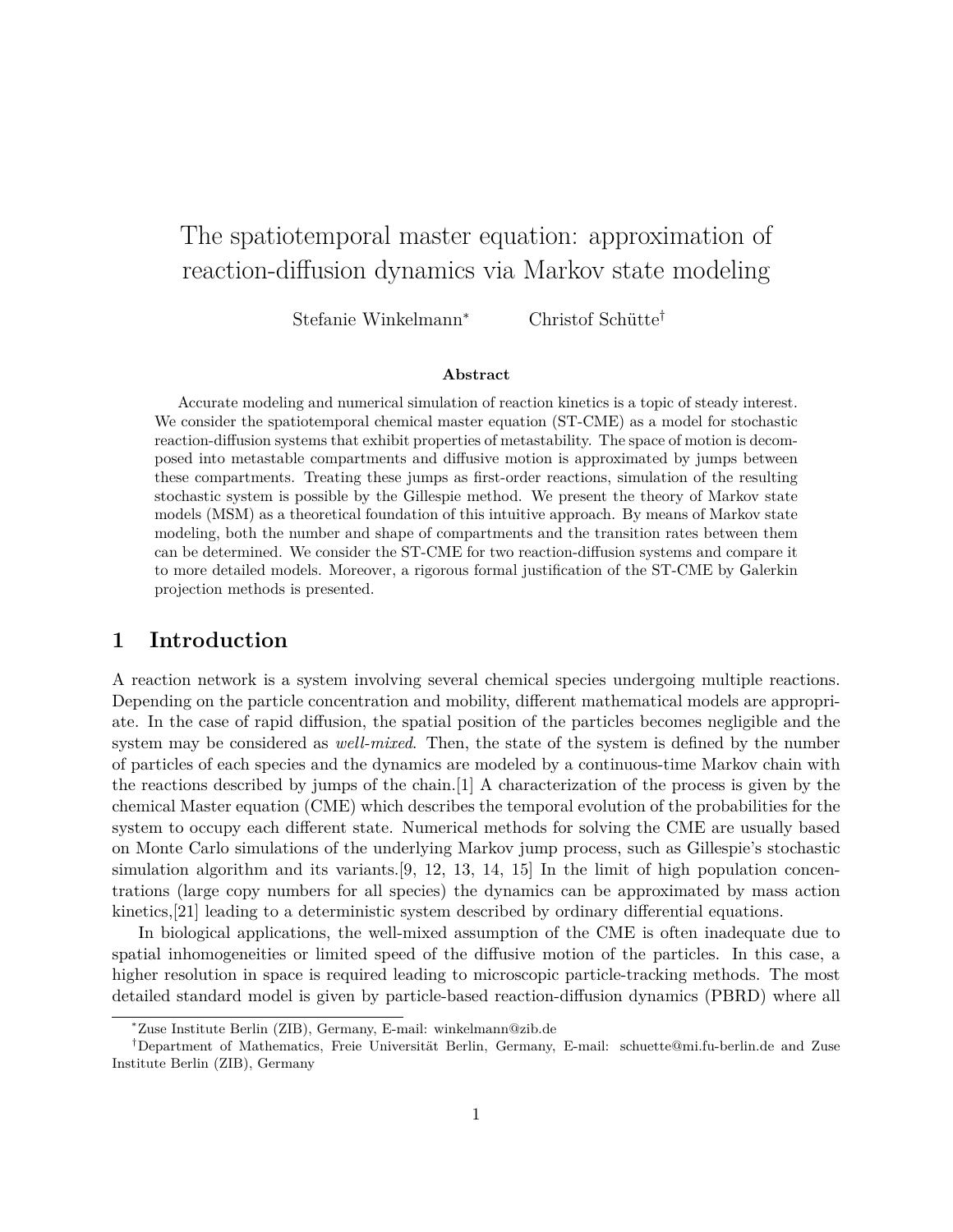individual particle paths and reaction events are explicitly resolved in time and space. Particles are modeled as points (or spheres) in space undergoing Brownian motion. Bimolecular reactions take place with a certain probability per unit of time when two reactive particles meet within a predefined reaction radius of each other.[2, 26, 32] An overview of the existing simulation tools for such detailed dynamics is given in Ref. 27. Simulations of PBRD-systems are based on time-discretizations. In each time step, the positions of all particles are advanced, followed by a check-up for adjacent reactive particles whose reaction radii overlap such that a reaction could fire. This scheme becomes inefficient when parts of the system are dense, because those parts then continuously stop the clock, i.e., require extremely small discretization time steps.

As an alternative there exist finite volume approaches where the state space is discretized into a collection of nonoverlapping cells and diffusion is approximated by a continuous-time random walk between the cells.[10, 17, 18, 20] A common choice for the discretization is a uniform Cartesian lattice, however, there also exist approaches with other types of meshes, e.g. consisting of triangles.[8] Bimolecular reactions occur with a fixed probability per unit of time between reactive particles situated in the same cell. The state of the system is given by the number of particles of each species in each cell and the dynamics are described by the so-called reaction-diffusion master equation (RDME) which is formally a CME but with the states having a spatial interpretation. Diffusion is modeled by first-order reactions, allowing each particle to change its position by switching between cells. In this kind of approach the question of how to choose the mesh size in order to guarantee a small approximation error is of central importance. In fact, a fine discretization of space does not naturally lead to a high approximation quality because encounters of particles within the same (small) cell become unlikely such that bimolecular reactions are suppressed.[16, 18] In order to overcome this problem, the *convergent* RDME has been developed which allows particles to react also when being in nearby cells.[19]

In such a space discretization by a mesh with uniform size of the cells, all areas of the space are equally treated, irrespectively of the structural properties of the reaction-diffusion system. However, in many applications the diffusive and reactive properties of the system naturally exhibit certain structural properties which suggest a *more flexible and non-uniform coarse-graining*. Especially situations of metastable diffusion dynamics propose to coarse-grain space into areas of metastability. Such situations will be considered in this article. An evident example is given by the process of gene expression within an eukaryotic cell where some of the involved reactions (e.g. production of messenger RNA) take place only in the nucleus of the cell while others (e.g. production of proteins) are restricted to the cytoplasm, and transitions between these two compartments are relatively rare in time. In this case, a description on the level of a CME (assuming well-mixed behavior in total space) is obviously not appropriate, however, a split-up of space into two compartments (nucleus and cytoplasm) with diffusive transitions described by jumps might be enough to capture the dynamics.

Although such a coarse-graining with only a few compartments which are chosen in consideration of the dynamical properties of the system seems natural, its mathematical background has not yet been examined. In this article, we describe the theoretical foundation of this approach and present practical methods to infer a reasonable splitting of space as well as corresponding transition rates between the compartments out of experimental data or numerical simulations. The central idea is to apply the theory of Markov state models (MSM) which proposes a scheme to construct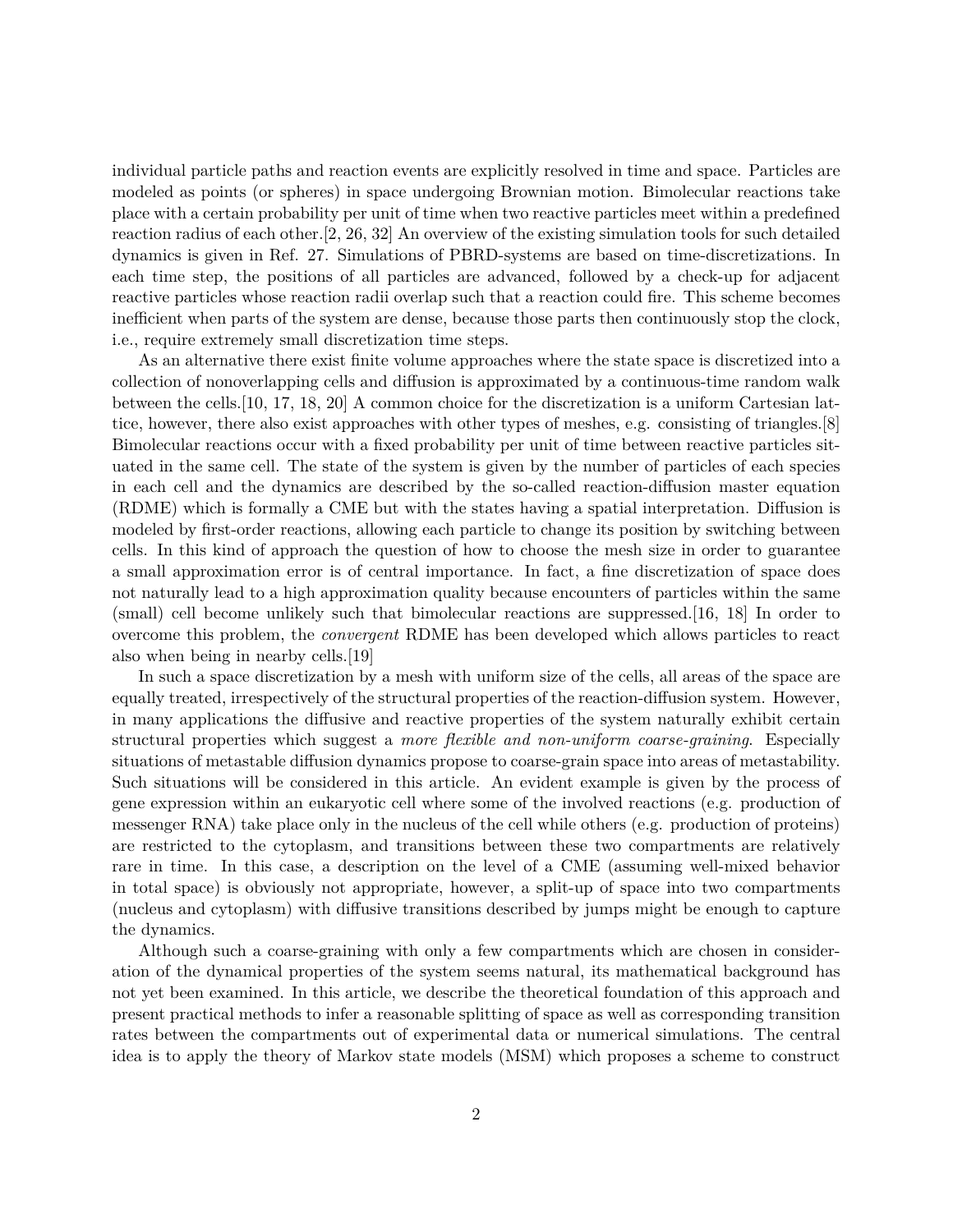coarse-grained representations of conformational molecular kinetics. The existence of metastable sets within the dynamics can be exploited to provide good approximation properties of the reduced model on long timescales.[30] Instead of conformational dynamics of an individual molecule we consider the total reaction-diffusion system and approximate the diffusion dynamics of each molecule by a jump process between the metastable compartments. With the jumps understood as first-order reactions and the state of the total system given by the number of particles in each of the compartments, the total dynamics are again characterized by a CME with spatial interpretation, which in this context will be called *spatiotemporal CME* (ST-CME). The ST-CME is formally conform with the RDME, but the underlying coarse-graining of space follows a completely different concept, adapting the natural properties of the process and leading to an incomparably lower number of compartments. Typical compartments are not "small" such that the problem of suppressed second-order reactions, which appears for the RDME in the case of a small mesh size, is circumvented in the setting of the ST-CME.

As a prototypical example we will investigate reaction-diffusion systems within an eukaryote, where the split-up into nucleus and cytoplasm is quite obvious. However, the theory of MSM's also enables to find number and geometry of compartments in cases where they are not known a priori. The resulting simplified models are readily understood and easy to interpret. By inferring the spatial clustering and the transition rates from experimental data, particle-based simulations are completely circumvented and trajectories of the total system can directly be generated by Gillespie simulations of the derived ST-CME. Even if - for lack of experimental data - the MSM-construction requires simulations of the diffusion dynamics, the numerical complexity is reduced to a large extend because only the motion of an individual particle (and not the total population affected by reaction and diffusion) has to be produced.

In this paper, the ST-CME is viewed as an approximation of microscopic particle-based dynamics with the spatial resolution reduced to the minimum possible degree, still maintaining the characteristic properties of the dynamics. Beside the intuitive, heuristic derivation, we give a concrete mathematical justification showing that the ST-CME results from a Galerkin projection of the corresponding particle-based dynamics. Again inspired by MSM theory, this permits to derive explicit formulas for the model parameters depending on the microscopic variables.

In Section 2 the ST-CME is introduced as a reaction-diffusion model with adapted spatial resolution. The construction of the underlying MSM is described, explaining the procedure of space decomposition and the estimation of transition rates. Two examples are presented in order to illustrate the approach. In Section 3, we analytically derive the ST-CME for a reduced reaction system by applying the Galerkin projection method to the corresponding particle-based dynamical system. In the first step we consider a simplified model with not more than two particle species; the more general analysis for larger numbers of species and particles is given in the Appendix.

# **2 Modeling reaction-diffusion processes for metastable diffusion**

In the following we first review some basic approaches to model reaction-diffusion processes on a stochastic level. The spatiotemporal master equation is presented as a model with an *intermediate spatial scaling*, adapted to the natural properties of the system of interest. Then, in Section 2.2, we give a short introduction to the theory of Markov state models and apply it to determine the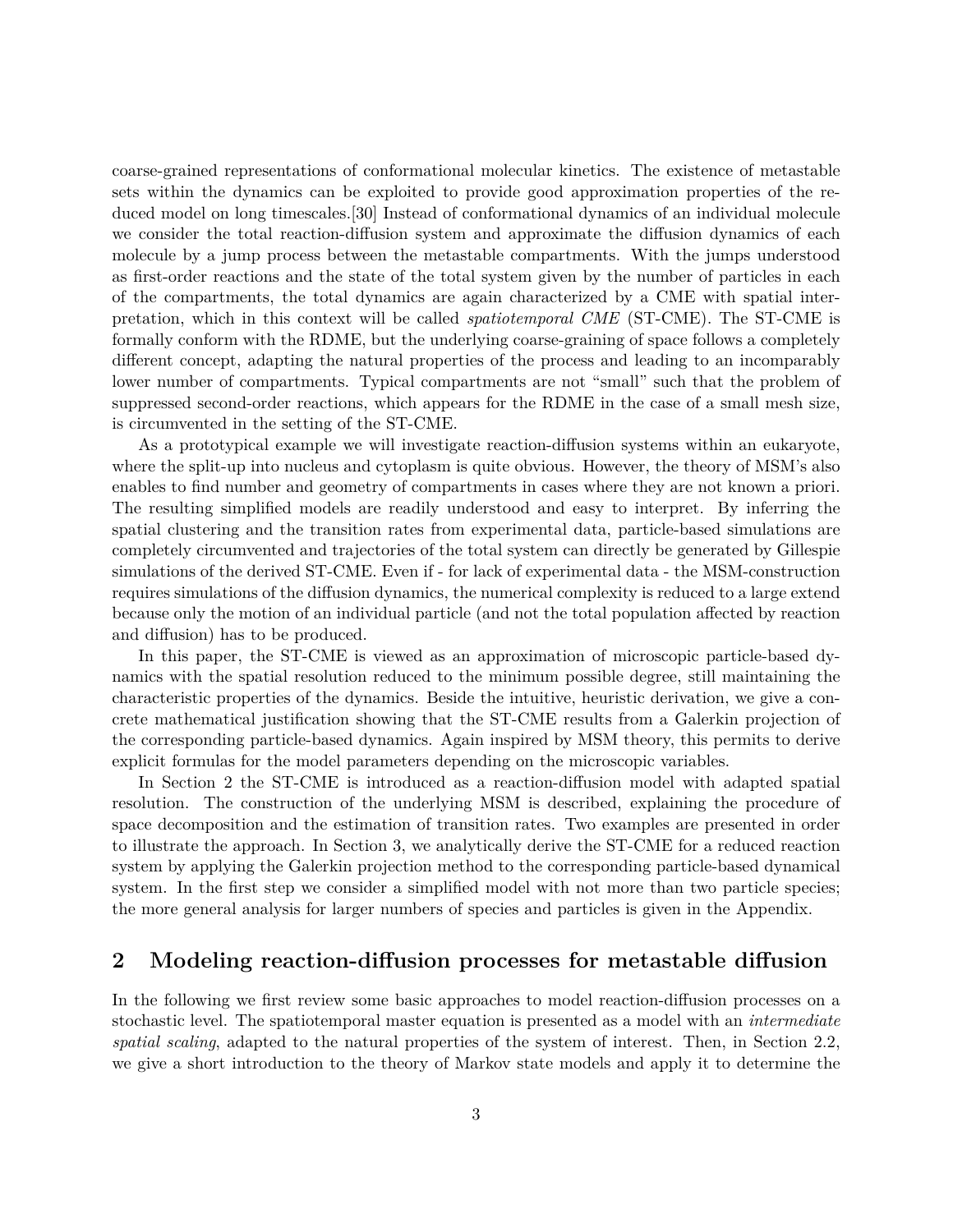spatial coarse-graining and the jump parameters appearing in the ST-CME. Section 2.3 comprises two illustrative examples to compare the approaches.

## **2.1 Modeling reaction-diffusion processes**

We consider a set of particles moving in a compact domain  $\Omega \subset \mathbb{R}^d$  by continuous diffusion. The particles belong to different species  $S_l$ ,  $l = 1, ..., L$ , and may interact with each other through different reaction channels  $R_k$ ,  $k = 1, ..., K$ .

## **Particle-based reaction-diffusion (PBRD)**

In the most detailed model of *particle-based reaction-diffusion dynamics*, the motion of every individual particle is resolved in time and space. Positions of particles are represented as points or spheres undergoing Brownian motion, and bimolecular reactions occur with a certain *microscopic reaction rate* as soon as the particles are located within a predefined *reaction radius* of each other (Doi-model).[2, 7, 32] These systems cannot be explicitly solved but must be sampled by stochastic realizations. Time is discretized, and for each time step the positions of all individual particles are advanced according to a given rule of motion. Each advance is followed by a checkup for reactive complexes, i.e. sets of reactive particles whose reaction radii overlap. Given such a complex, the reaction can fire; whether this happens or not is decided randomly based on microscopic reaction rate. Further methods have been developed in order to include interaction potentials between particles.[26] These permit effects such as space exclusion, molecular crowding and aggregation to be modeled.

The particle-based resolution is appropriate in cases of low particle concentrations and slow diffusion. Spatial inhomogeneities can be taken into account up to a very detailed level. The simulations, however, can be extremely costly often requiring several CPU-years in a single simulation for reaching the biological relevant timescales of seconds. If part of the system is dense, the approach becomes numerically inefficient because reactions would fire in every iteration step. In such a case, a description of the population by concentrations is more appropriate, leading to PDE formulations of the dynamics. For low concentration but rapid diffusion over the total space, the high spatial resolution becomes redundant and the system can to be modeled by the chemical master equation (CME).

## **The chemical master equation (CME)**

In the case of rapid diffusion in a homogeneous environment, the system can be considered as wellmixed such that only the number of particles of each species is relevant while their spatial position is neglected. Let  $\mathbf{N}(t) = (\mathbf{N}^1(t), ..., \mathbf{N}^L(t))$  denote the state of the system at time  $t \geq 0$ , with  $\mathbf{N}^l(t)$ referring to the number of particles of species  $S_l$  at time *t*. Given the state  $\mathbf{N}(t) = \mathbf{n} = (n^l)_{l=1,\dots,L} \in$  $\mathbb{N}_0^L$  of the system, a reaction is described by transitions of the form  $n \to n + \nu_k$  with the integer vector  $\boldsymbol{\nu}_k = (\nu_k^1, ..., \nu_k^L)$  giving the change in the number of particles of each species due to reaction *R<sub>k</sub>*. E.g., the chemical reaction  $2S_l \to S_{l'}$  is described by the vector  $\nu_k$  with  $\nu_k^l = -2$ ,  $\nu_k^{l'} = 1$  and zeros elsewhere. For each reaction  $R_k$ , a propensity function  $\alpha^k(n)$  defines the probability per unit of time for the reaction to occur given that  $N(t) = n$ . According to the law of mass action, the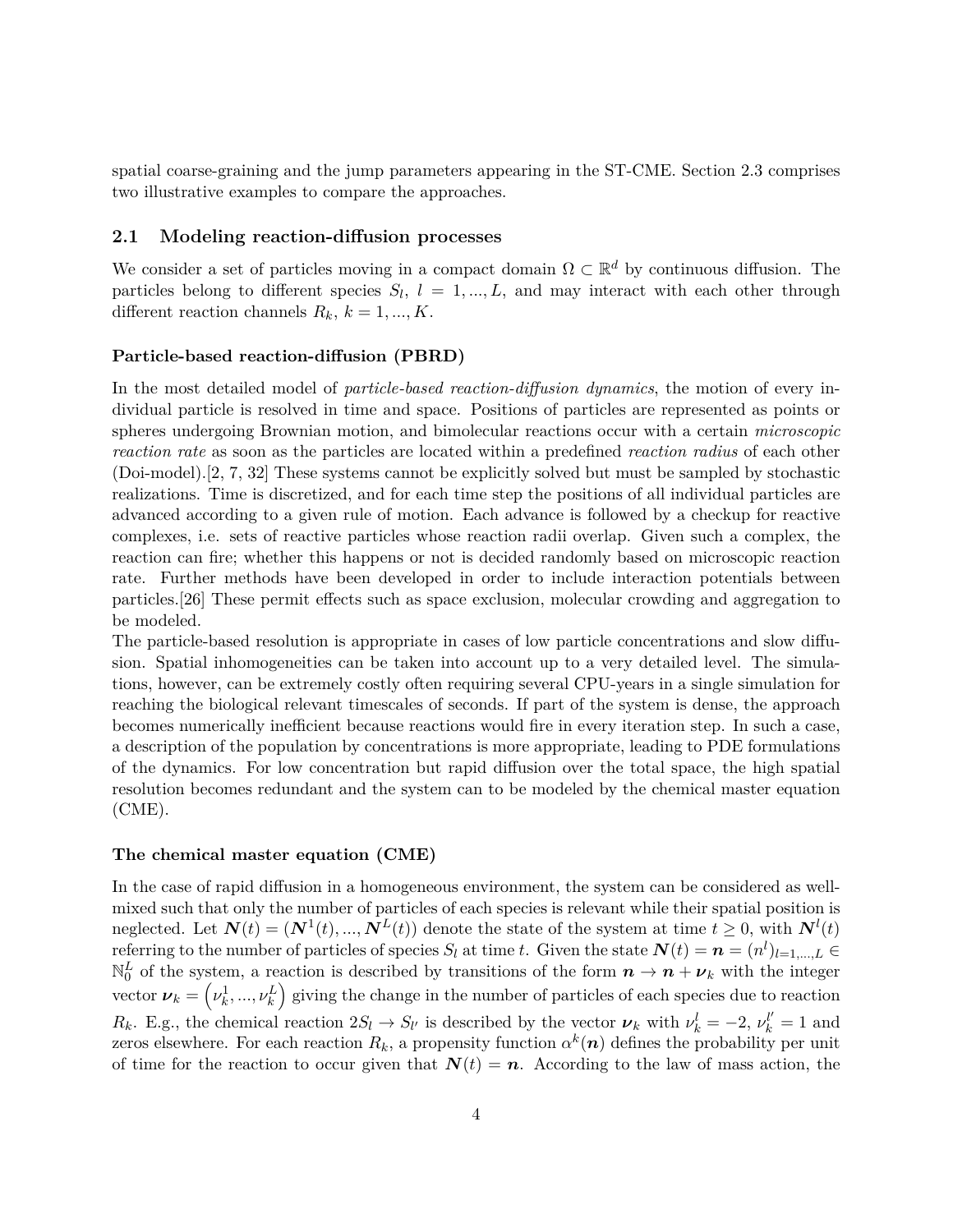propensity is a function of the corresponding *macroscopic rate constant*  $\gamma^k > 0$  and the number of particles involved in the reaction: For a unimolecular reaction by species *l* it holds  $\alpha^k(n) = \gamma^k \cdot n^l$ ; for a second-order reaction by two species *l, l', l*  $\neq$  *l'* one has  $\alpha^{\overline{k}}(n) = \gamma^k \cdot n^l \cdot n^{l'}$  [1, 22] With  $P(n,t) = P(N(t) = n | N(0) = n_0)$  denoting the probability for the system to be in state *n* at time *t*, the dynamics are characterized by the *chemical Master equation*

$$
\frac{dP(\boldsymbol{n},t)}{dt}=\sum_{k=1}^K\big(\alpha^k(\boldsymbol{n}-\boldsymbol{\nu}_k)P(\boldsymbol{n}-\boldsymbol{\nu}_k,t)-\alpha^k(\boldsymbol{n})P(\boldsymbol{n},t)\big).
$$

Realizations of the underlying Markov jump process can be created by Gillespie simulations.

#### **The spatiotemporal chemical Master equation (ST-CME)**

There exist many applications where the well-mixed assumption required for the chemical Master equation is not fulfilled. Instead, diffusion of particles might be limited by local barriers in space, or the environment  $\Omega$  offers inhomogeneities with respect to reaction propensities. An example that will be investigated in Section 2.3 describes the setting of diffusion within a eukaryotic cell which naturally decomposes into two compartments, the nucleus and the cytoplasm. By a reduced permeability of the nuclear membrane, the diffusive flow through the cell is restricted such that a description by a chemical master equation would fail. Within each of the two compartment, however, the dynamics can indeed be considered as well-mixed, which motivates to consider the chemical Master equation on the level of compartments.

Such situations (in which the space  $\Omega$  exhibits a particular structure with respect to the diffusion and reaction properties) will be considered here. More precisely, we make the following central assumption.

**Assumption 2.1.** There is a decomposition of  $\Omega$  into compartments  $\Omega_r$ ,  $r = 1, ..., M$ , such that

- 1. transitions between compartments are rare (metastability),
- 2. within each compartment Ω*<sup>r</sup>* diffusion is rapid compared to reaction (well-mixed-property),
- 3. within each compartment the reaction rates are constant, i.e. independent of the position (homogeneity).

The first point of Assumption 2.1 delivers the basis for a construction of a Markov state model for the diffusive part of the reaction-diffusion network. With the diffusion processes of all particles being metastable with respect to the same space decomposition, they can be approximated by Markov jump processes on the fixed set of compartments  $\{\Omega_r : r = 1, ..., M\}$ . Within the ST-CME, the jumps are treated as first order reactions. By the second and third point of Assumption 2.1 we make sure that within each compartment the reaction dynamics can accurately be described by a chemical master equation.

Let  $N_r^l(t)$  denote the number of particles of species *l* in compartment *r* at time *t*. We take  $\mathbf{N}_r(t) = (N_r^1(t), ..., N_r^L(t))$  to denote the state of present species in compartment *r*. The total state of the system at some point in time *t* is given by the matrix  $\mathbf{N}(t) = (\mathbf{N}_r(t))_{r=1,\dots,M} \in \mathbb{N}_0^{M,L}$  $\substack{m,\mu\0}$ .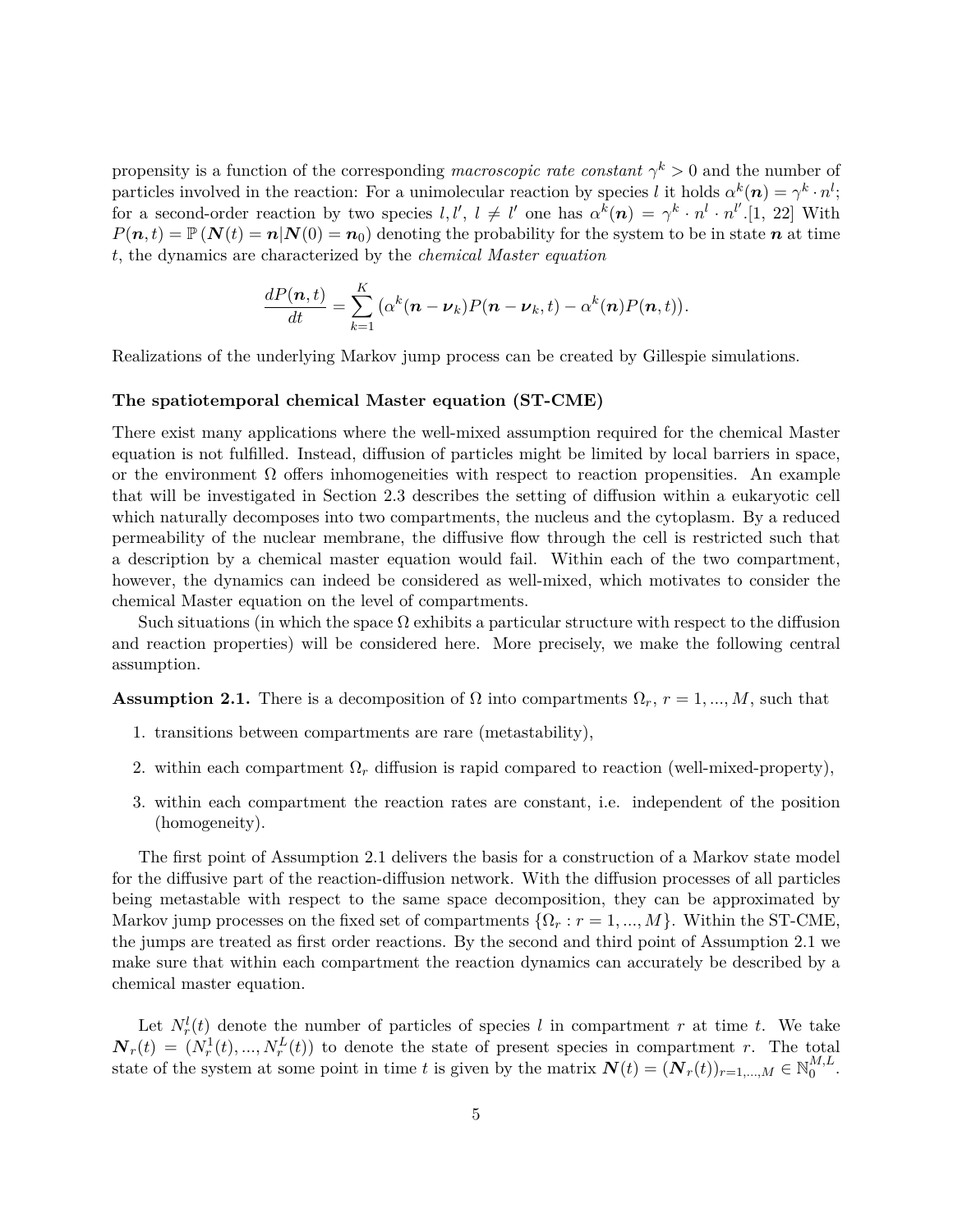Changes of the state are induced by diffusive transitions (jumps) between the compartments and by chemical reactions.

A jump of a particle of species *l* from compartment *r* to compartment  $s \neq r$  is described by a transition of the form

$$
\boldsymbol{N} \rightarrow \boldsymbol{N} + \boldsymbol{E}_s^l - \boldsymbol{E}_r^l
$$

where  $\mathbf{E}_r^l$  is a matrix whose elements are all zero except the entry  $(r, l)$  which is one. Let  $\lambda_{rs}^l$ denote the jump rate for each individual particle of species *l*. Since all particles are assumed to diffuse independently of each other, the total probability per unit of time for a jump of species *l* from compartment *r* to *s* at time *t* is given by  $\lambda_{rs}^l N_r^l(t)$ .

For each of the reactions  $R_k$ , let again  $\nu_k = (\nu_k^1, ..., \nu_k^L)$  describe the change in the number of copies of all species induced by this reaction. Reaction  $R_k$  occurring in the r'th compartment refers to the transition  $N_r(t) \to N_r(t) + \nu_k$ . In order to specify where the reaction takes place, the vector  $\nu_k$  is multiplied by a column vector  $e_r$  with the value 1 at entry r and zeros elsewhere. This gives a matrix  $e_r \nu_k$  whose *r*'th row is equal to  $\nu_k$  while all other rows contain zeros. With this notation, the change in the total state  $N$  due to reaction  $R_k$  taking place in compartment  $r$  is given by

$$
\boldsymbol{N} \rightarrow \boldsymbol{N} + \boldsymbol{e}_r \boldsymbol{\nu}_k.
$$

The propensity for such a reaction to occur is given by the function  $\alpha_r^k(n)$  denoting the probability per unit of time for reaction  $R_k$  to occur in compartment *r* given that  $\mathbf{N}_r(t) = \mathbf{n}_r$ , i.e. it depends  $\alpha_r^k(n)$  only on the values of *n* referring to compartment *r*. Note that the rate constants which determine the reaction propensities may depend on the compartment such that - in contrast to the CME - spatial inhomogeneities in the reaction propensities can be taken into account.

As in the setting of the CME, let

$$
P(\boldsymbol{n},t) = \mathbb{P}\left(\boldsymbol{N}(t) = \boldsymbol{n} | \boldsymbol{N}(0) = \boldsymbol{n}_0\right)
$$

be the probability that the process is in state *n* at time *t* given an initial state  $N(0) = n_0$ . The spatiotemporal chemical master equation (ST-CME) is then given by

$$
\frac{dP(\boldsymbol{n},t)}{dt} = \sum_{r=1}^{M} \sum_{s \neq r} \sum_{l=1}^{L} \left( \lambda_{sr}^{l}(n_s^l + 1) P(\boldsymbol{n} + \boldsymbol{E}_s^l - \boldsymbol{E}_r^l, t) - \lambda_{rs}^{l} n_r^l P(\boldsymbol{n}, t) \right) \tag{1}
$$
\n
$$
+ \sum_{r=1}^{M} \sum_{k=1}^{K} \left( \alpha_r^k (\boldsymbol{n} - \boldsymbol{e}_r \boldsymbol{\nu}_k) P(\boldsymbol{n} - \boldsymbol{e}_r \boldsymbol{\nu}_k, t) - \alpha_r^k(\boldsymbol{n}) P(\boldsymbol{n}, t) \right),
$$

where the first line refers to the diffusive part (the transitions between the compartments) while the second line describes the chemical reactions within the compartments.

Numerical realizations of the ST-CME can again be created using the Gillespie method. Compared to particle-based simulations in which the trajectory of each single particle has to be calculated, the simulations of the ST-CME are computationally less expensive. However, due to the spatial interpretation, the state space of the ST-CME is larger than the one of the CME.

**Remark 2.2.** A reaction-diffusion Master equation (RDME) is formally identical to (1) but different regarding the spatial discretization. In a RDME the underlying space  $\Omega$  is discretized by a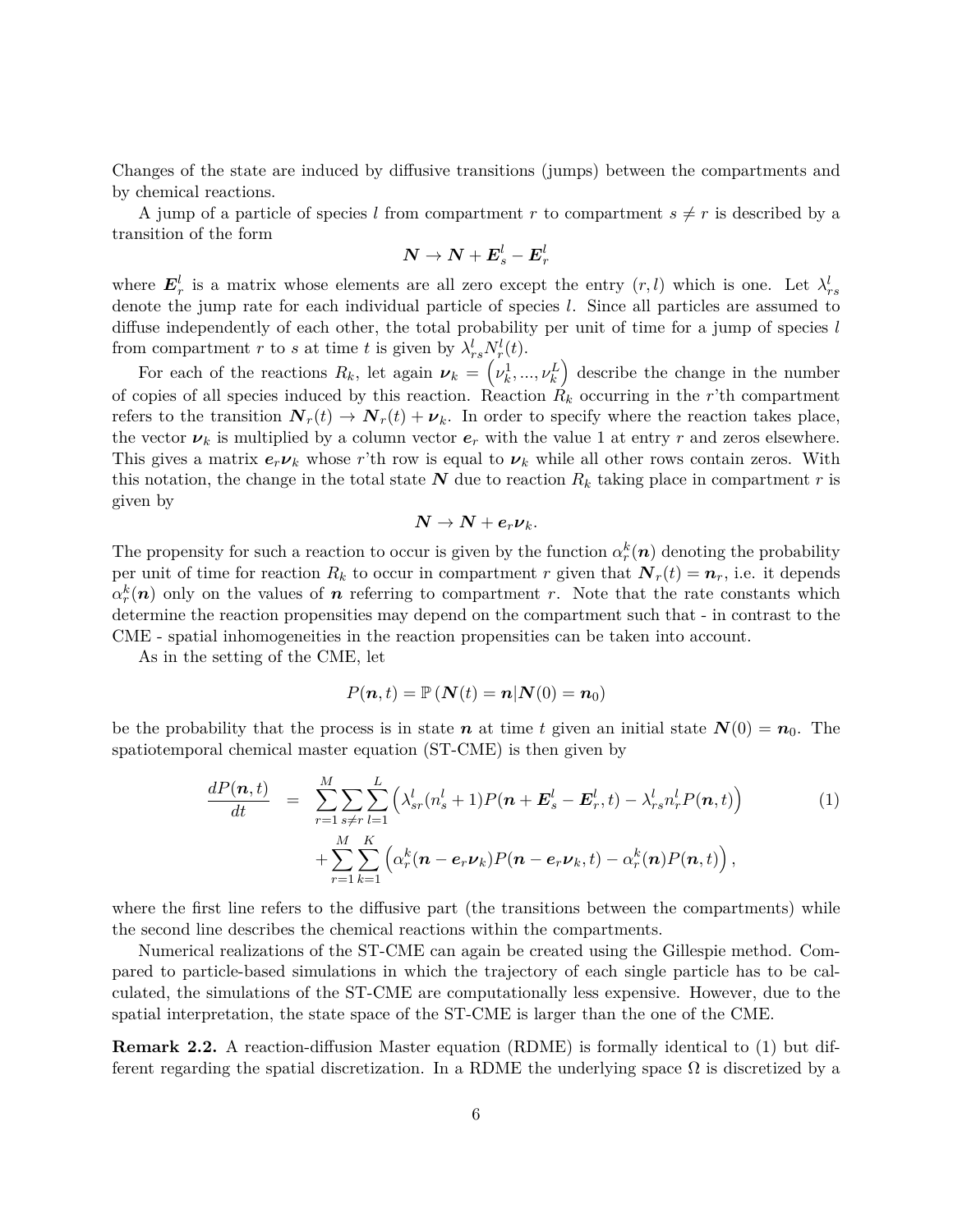structured or unstructured mesh leading to a large number mesh cells so that the first line of (1) in case of a RDME model is based on a discretization of the Laplacian operator underlying the diffusion process.[8, 11, 20]

To determine a convenient space discretization as well as suitable jump rates is the fundamental issue for the representation of a reaction-diffusion system in terms of a ST-CME. It can be handled by constructing a Markov state model for the space of motion.

### **2.2 Spatial discretization via Markov state modeling**

The theory of Markov state models (MSM's) is a well established tool to approximate complex molecular kinetics by Markov chains on a discrete partition of the configuration space.[4, 23, 24, 25, 30, 29] The underlying process is assumed to exhibit a number of metastable sets in which the system remains for a comparatively long period of time before it switches to another metastable set. A MSM represents the effective dynamics of such a process by a Markov chain that jumps between the metastable sets with the transition rates of the original process. Two main steps are essential for this approach: the identification of metastable compartments and the determination of transition rates between them. Both steps are extensively studied in the literature, providing concrete practical instructions.[4, 3, 5] Although usually interpreted in terms of conformational dynamics, the approaches can directly be transferred to the kinetic dynamics of individual particles within a reaction-diffusion system. Within the ST-CME, jumps and reactions are uncoupled from each other and memoryless in the sense that a reaction taking place does not influence the jump propensity of any species, and the reaction rates within each compartment are independent of the previous evolution of the system. Thereby, a separate analysis of the diffusion properties is justified. In the following, we apply the MSM-theory to the pure diffusion process of an individual particle, fading out its interaction with other particles by reactions.

# **Spatial coarse-graining**

Assuming that the space of motion consists of metastable areas where the reaction-diffusion dynamics can be considered to be well-mixed, the first task is to identify the location and shape of these areas. While in certain applications the spatial clustering might be obvious (like e.g. for the process of gene expression), others will require an analysis of available data (either from simulations or experiment) to define the number and geometry of compartments.

The MSM approach to perform this step of space decomposition is based on a two-stage process exploiting both geometry and kinetics.[4, 5, 28] Starting with a geometric clustering of space into small volume elements, the kinetic relevance of this clustering is checked for the given simulation data, followed by a merging of elements which are kinetically strongly connected. As a concrete example we shortly sketch the *automatic state decomposition algorithm* introduced in Ref. 5: The iteration alternates between a *split* step (splitting the space into microstates) and a *lump* step (lumping microstates together to get macrostates with maximum possible metastability). Each makrostate is subsequently again fragmented into microstates, which are lumped again to redefine the macrostates. By this alternation, the boundaries between macrostates are iteratively refined. The splitting is based on geometric criteria, while the lumping considers kinetic aspects, taking metastability as a measure.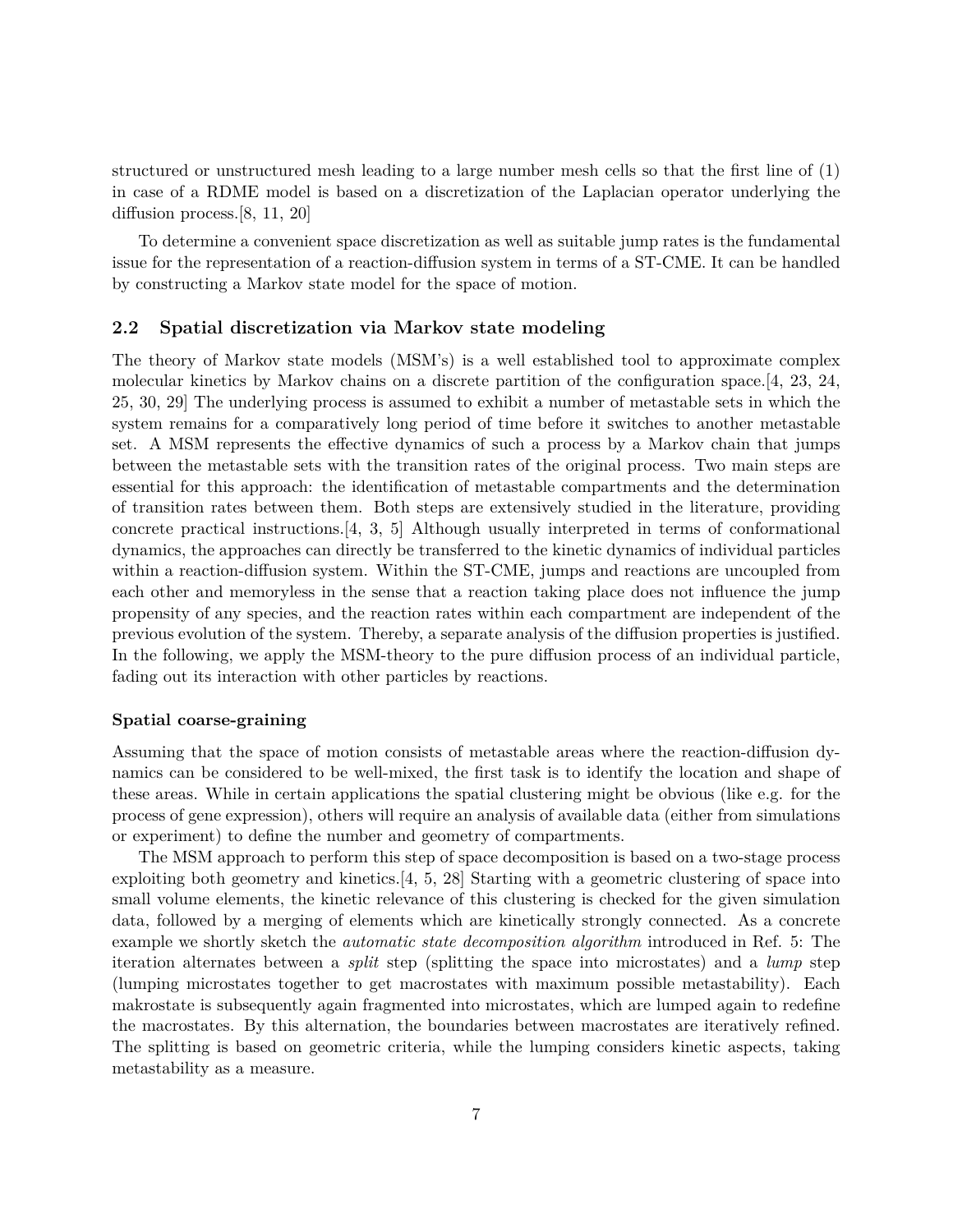To illustrate the relevance of both geometric and kinetic aspects for the space discretization, one can consider the example of nuclear membrane transport: By the reduced permeability of the nuclear membrane, the cell decomposes into two metastable regions (nucleus and cytoplasm). A small geometric distance between two points is a first indication for belonging to the same compartment, however, this would also group together close points which are located on different sides of the nuclear membrane and are thereby kinetically distant. While other clustering methods might fail to capture the kinetic properties of the system under consideration, the MSM approach incorporates the relevant kinetic information and allocates such points into different compartments.[3]

The theoretical foundation of Markov state modeling comprises the spectral analysis of the transfer operator which describes how the process propagates functions in state space over time. The dominant eigenvalues refer to long implied time scales, with the associated eigenvectors giving information about the metastable areas in space and the aggregate transition dynamics between them. The algorithms used for spatial clustering by MSM's require the availability of large amount of data sets. Transitions between metastable sets are infrequent events which even in long (but finite) trajectories might be small in number. Fortunately, for MSM's there exist methods to validate the model and to quantify the statistical error, allowing to rerun simulations in case of high uncertainty (so called adaptive sampling).[4, 23, 25] The development of standards for the number and length of simulations needed for a statistically reliable modeling is in progress.[5]

# **Estimation of transition rates**

Once a suitable space partitioning for the problem under consideration is given (known in advance or determined by Markov state modeling as described before), the rates for transitions between the compartments have to be estimated. The theory of MSM also delivers concrete practical techniques to determine the transition rates out of trajectory data. Applied to the diffusion dynamics of a particle in space, the rate estimation can shortly be summarized as follows.

Let the space  $\Omega$  of motion be decomposed into compartments  $\Omega_r$ ,  $r = 1, ..., M$ , with  $\bigcup_{r=1}^{M} \Omega_r = \Omega$ and  $(int_{\Omega_r}) \cap (int_{\Omega_s}) = \emptyset$  for all  $r \neq s$  where  $int_{\Omega_r}$  denotes the interior of  $\Omega_r$ . The diffusion of a single particle in  $\Omega$  is given by a homogeneous, time-continuous Markov process  $(X_t)_{t>0}$  with  $X_t$ denoting the position of the particle in  $\Omega$  at time  $t \geq 0$ . We assume that  $(X_t)$  has a unique, positive invariant probability measure  $\mu$  on  $\Omega$ . Fixing a lag time  $\tau > 0$ , the MSM process is a discrete-time Markov chain  $(\tilde{X}_n)_{n\in\mathbb{N}}$  on  $\{1, ..., M\}$  with transition probabilities

$$
P_{rs} = \mathbb{P}_{\mu}(X_{\tau} \in \Omega_s | X_0 \in \Omega_r)
$$
\n<sup>(2)</sup>

where the subscript  $\mu$  indicates that  $X_0 \sim \mu$ . The Markov process  $(\tilde{X}_n)$  serves as an approximation of the process  $(\hat{X}_n)$  defined by  $\hat{X}_n = r \Leftrightarrow X_{n \cdot \tau} \in \Omega_r$  which, in general, is itself <u>not</u> Markovian but has a memory. For details about the approximation quality see Ref. 25.

Given a trajectory  $(x_0, x_1, ..., x_N)$  of the diffusion process  $(X_t)_{t\geq 0}$  with  $x_n = X_{n \cdot \Delta t}$  for a fixed time step ∆*t >* 0 (given from experimental data or separated simulation), the transition matrix *P* is estimated by counting the transitions between the compartments: Let the lag time  $\tau = l\Delta t$  $(l \in \mathbb{N})$  be a multiple of  $\Delta t$  and set

$$
\hat{P}_{rs} = \frac{C_{rs}}{\sum_{s'} C_{rs'}}, \quad C_{rs} = \sum_{n=0}^{N-l} \chi_r(x_n) \chi_s(x_{n+l})
$$
\n(3)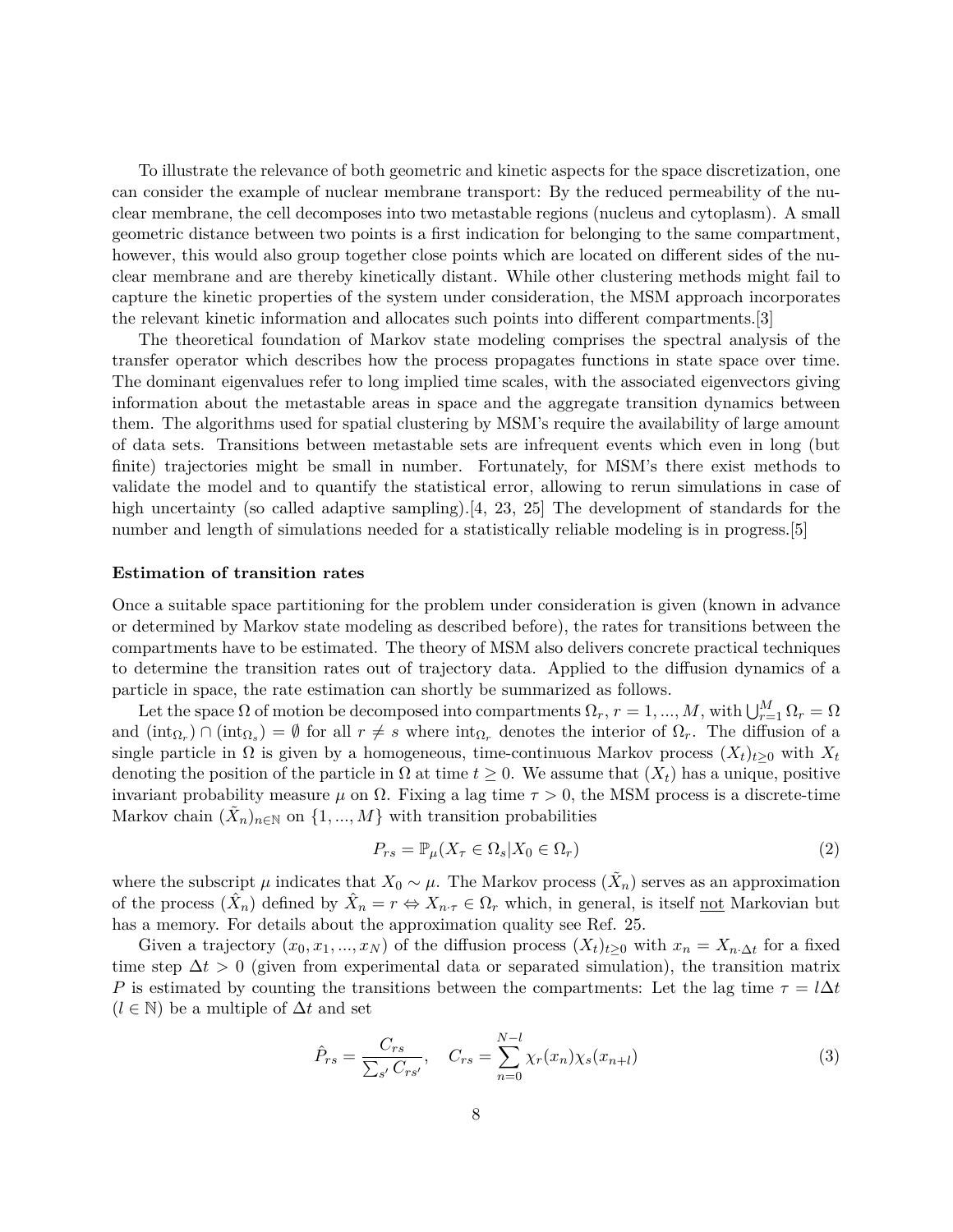with  $\chi_r$  denoting the indicator function of  $\Omega_r$ . Then  $\hat{P}$  is a maximum-likelihood estimator for the transition matrix *P*.[23, 24]

In order to turn from discrete time to continuous time within the coarse-grained setting, the matrix estimation is repeated for a range of lag times  $\tau$  and the resulting transition matrices  $P_{\tau}$  are used to determine appropriate transition rates  $\lambda_{rs} > 0$  between the compartments in the setting of a continuous-time Markov jump process. More precisely, we aim for a rate matrix  $\Lambda = (\lambda_{rs})_{r,s=1,\dots,M}$ with  $\lambda_{rs} > 0$  for  $r \neq s$  and  $\lambda_{rr} = -\sum_{s \neq r} \lambda_{rs}$  which describes the time-evolution of a memoryless system by the master equation

$$
\frac{dp_t^T}{dt} = p_t^T \Lambda \tag{4}
$$

where  $p_t(r)$  denotes the probability for the diffusion process to be in compartment  $r$  at time  $t$ .[31] With  $p_0$  denoting the initial distribution, the solution to (4) is given by  $p_t^T = p_0^T e^{\Lambda t}$  which suggests the relation  $P_{\tau} \approx e^{\Lambda \tau}$ . On short time scales, the "true" process  $(X_t)_{t\geq 0}$  cannot be accurately approximated by such a memoryless system because recrossings between the compartments induce memory effects.<sup>[6]</sup> For  $\tau$  not too small, however, it indeed holds [4, 30]

$$
\frac{1}{\tau}\log(P_\tau) \approx {\rm constant}
$$

such that we can set  $\Lambda = \frac{1}{\tau} \log(P_{\tau})$ . The entries of the matrix  $\Lambda$  are the jump rates appearing in the ST-CME. The discretization error arising with the coarse-graining can even be quantitatively bounded.[4]

**Remark 2.3.** The estimation of the rate matrix can be made more accurate by forcing it to fulfill certain side constraints like detailed balance or the keep of an equilibrium distribution which is known a priori.[4]

## **2.3 Illustrative Examples**

For an illustration we consider two different reaction-diffusion systems within the cell of an eukaryote. The cell naturally decomposes into two compartments, the nucleus and the cytoplasm, with the nuclear membrane exhibiting a reduced permeability which induces a metastability of the diffusion dynamics. The cellular membrane is assumed to be impermeable such that the cell's exterior is out of interest. Particles are assumed to move independently and not to influence each other in their crossing behavior. Reactions between particles can only take place if the particles are in the same compartment. The cell is modeled in two dimensions as two concentric circles representing the membranes of nucleus and cytoplasm.

The first system under consideration is a quite artificial binding-unbinding network which is used to compare the dynamics characterized by the ST-CME to the underlying particle-based dynamics. The congruence of the *quantitative* evolution of the systems (in terms of average population numbers) is revealed. Then, the more applied setting of gene expression is investigated, comparing the *qualitative* properties of the ST-CME system to those induced by a RDME with Cartesian grid as given in Ref. 20. Both examples illustrate the ability of the ST-CME to reproduce the dynamics of more detailed and complex model descriptions.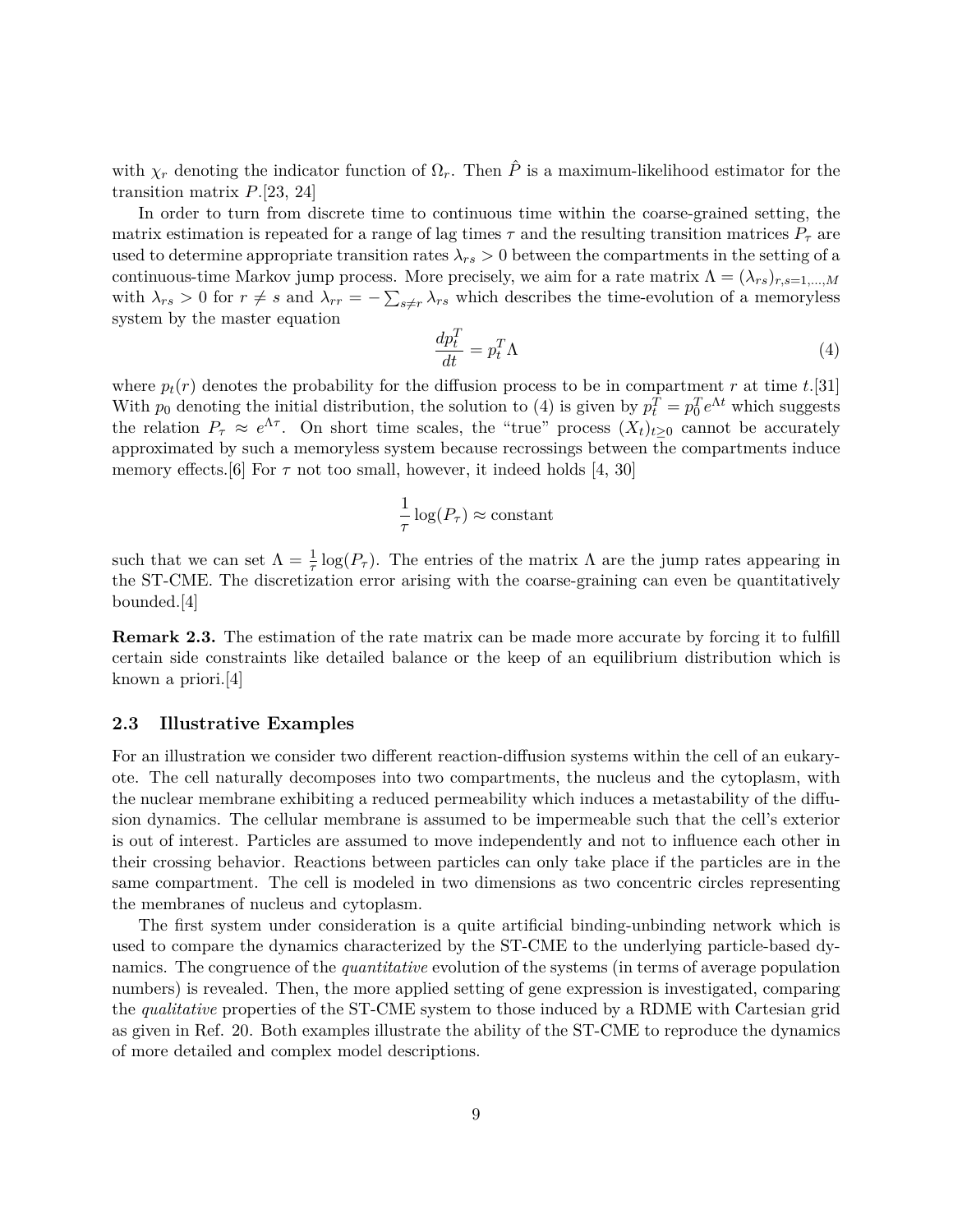### **2.3.1 Binding and unbinding**

As a first example we formulate a very general reaction-diffusion system consisting of three species  $S_1 = A, S_2 = B, S_3 = C$  which diffuse within the cell and undergo the binding and unbinding reactions

$$
R_1: A + B \longrightarrow C, \qquad R_2: C \longrightarrow A + B. \tag{5}
$$

We assume that the binding reaction takes place only in the cytoplasm while unbinding is restricted to the nucleus. This separation of reactions, combined with the metastability of diffusion due to a reduced permeability of the nuclear membrane, obviously keeps the process from being well-mixed in total space, such that a description by a CME is not appropriate. A minimum spatial information - as it is given by a ST-CME - is needed to capture the characteristics of the dynamics. In the following, we compare the ST-CME dynamics to appropriate particle-based dynamics where the diffusion of each particle is modeled by a process of Brownian motion with reflecting boundary conditions at the cellular membrane and limited flux through the nuclear membrane, see Figure 1 for an illustration.



Figure 1: **Brownian motion on disk with metastable compartments.** Brownian particle moving on a disk (cell) containing a nucleus. The nuclear membrane exhibits a reduced permeability, rejecting most of the crossing trials of the trajectory.

Given the microscopic parameters of the system (i.e. diffusion constants, microscopic reaction rates and reaction radius for the Doi-model) as well as an initial population (we choose 5 A-particles uniformly distributed in the nucleus and 5 B-particles uniformly distributed in the cytoplasm), numerical realizations of the particle-based reaction-diffusion system are produced by the Euler-Maruyama method. For all time-steps of a realization, the number of particles of each species in each compartment is recorded. Then, a MSM for the diffusion process of each species is constructed as described in Section 2.2, yielding the jump rates between the two compartments necessary for the ST-CME. The average binding time for two particles A and B within the cytoplasm is estimated numerically in order to take its inverse for the macroscopic binding rate. Gillespie simulations of the resulting ST-CME give realizations of the total system on the spatially discretized level.

For both approaches (particle-based dynamics and ST-CME), the average evolution of the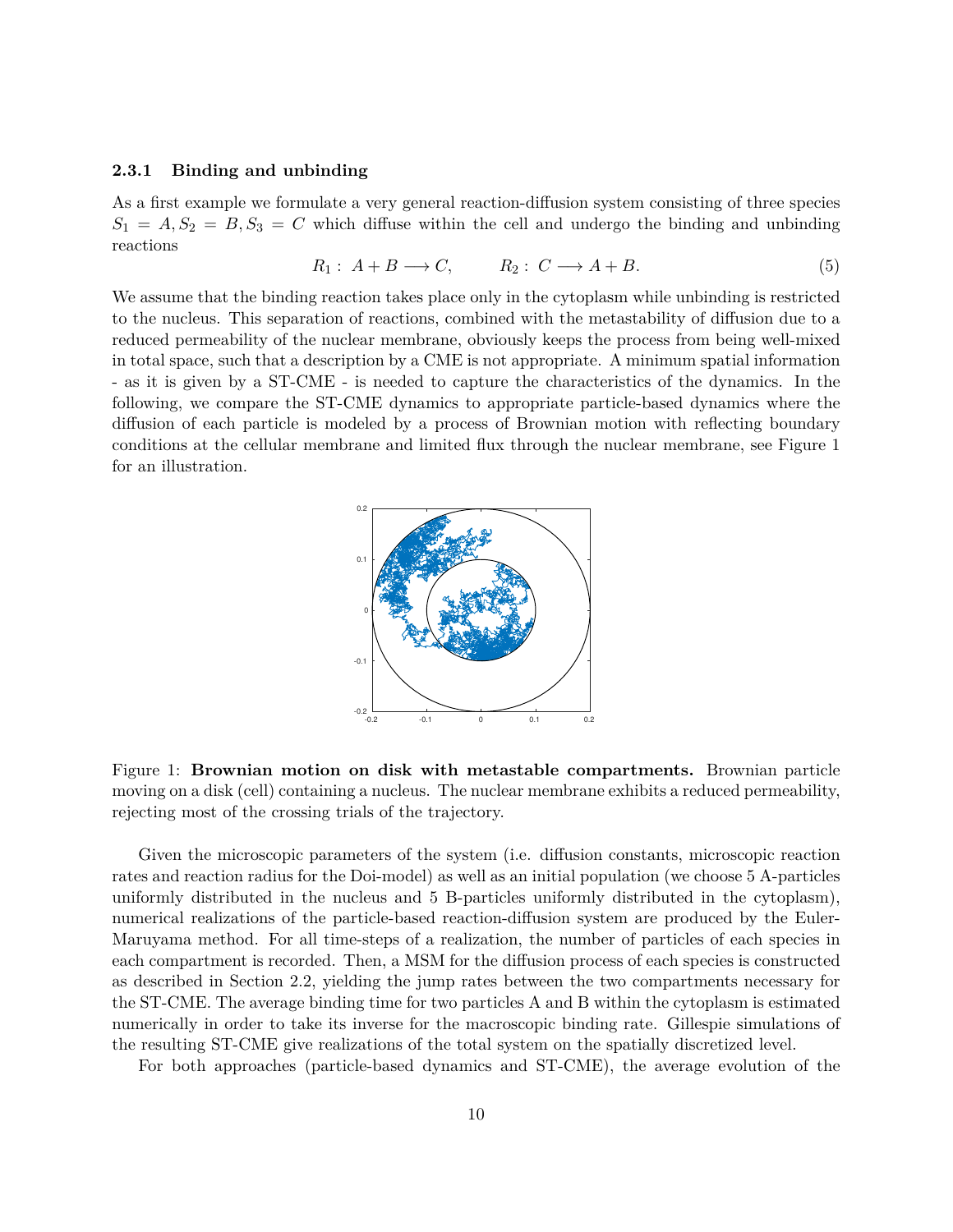population over time is estimated by Monte Carlo samples. In Figure 2 the results are shown, with an apparent consistency of both models.



Figure 2: Mean number of particles in conformation A (left), B (middle) and C (right) in the nucleus resp. the cytoplasm for separated reactions.

This binding-unbinding network will again be investigated in Section 3 where a formal derivation of the ST-CME is derived.

# **2.3.2 Gene expression**

more applied setting is given by the process of gene expression by which information encoded in DNA is used for the production of functional proteins. This process is a complex network of chemical reactions. In eukaryotes some of the involved reactions take place in the nucleus while others are restricted to the cytoplasm. On a very coarse level, the process can be described as follows. In a first step, the gene is *transcribed* into messenger RNA (mRNA); this takes place in the nucleus. The mRNA molecule is then exported to the cytoplasm where it is *translated* into proteins. The proteins are imported into the nucleus where they can repress the gene, meaning that its functionality in transcription is interrupted. Both mRNA and protein molecules are degradable in both compartments.

Some of these steps contain themselves a complex series of chemical events. E.g., the crossing of the nuclear membrane by mRNA and protein molecules requires the assistance of import and export receptors because the pores of the nuclear membrane are too small for the molecules to pass through by diffusion. For the ST-CME, such details are omitted and the crossing of the nuclear membrane is described by a single jump event with the jump rate chosen in a way to take account of all the involved steps. For many questions of interest a modeling on such a coarse level is appropriate.

In Ref. 20 the process of gene expression is analyzed in terms of the reaction-diffusion master equation. With the cell and its nucleus also modeled by concentric circles, the space is discretized by a regular 37 by 37 Cartesian mesh. Transitions of mRNA and proteins between nucleus and cytoplasm are modeled by binding and unbinding to export (resp. import) receptors which are assumed to be uniformly distributed throughout nucleus and cytoplasm at certain steady-state concentrations. After binding to the receptor the molecule can freely diffuse across the membrane. After this transition, the molecule has to unbind from the receptor before it can undergo further reactions. For the ST-CME the three steps (binding to receptor, transition, unbinding from receptor) are merged and replaced by a jump event. In Ref. 20, simulations of the total system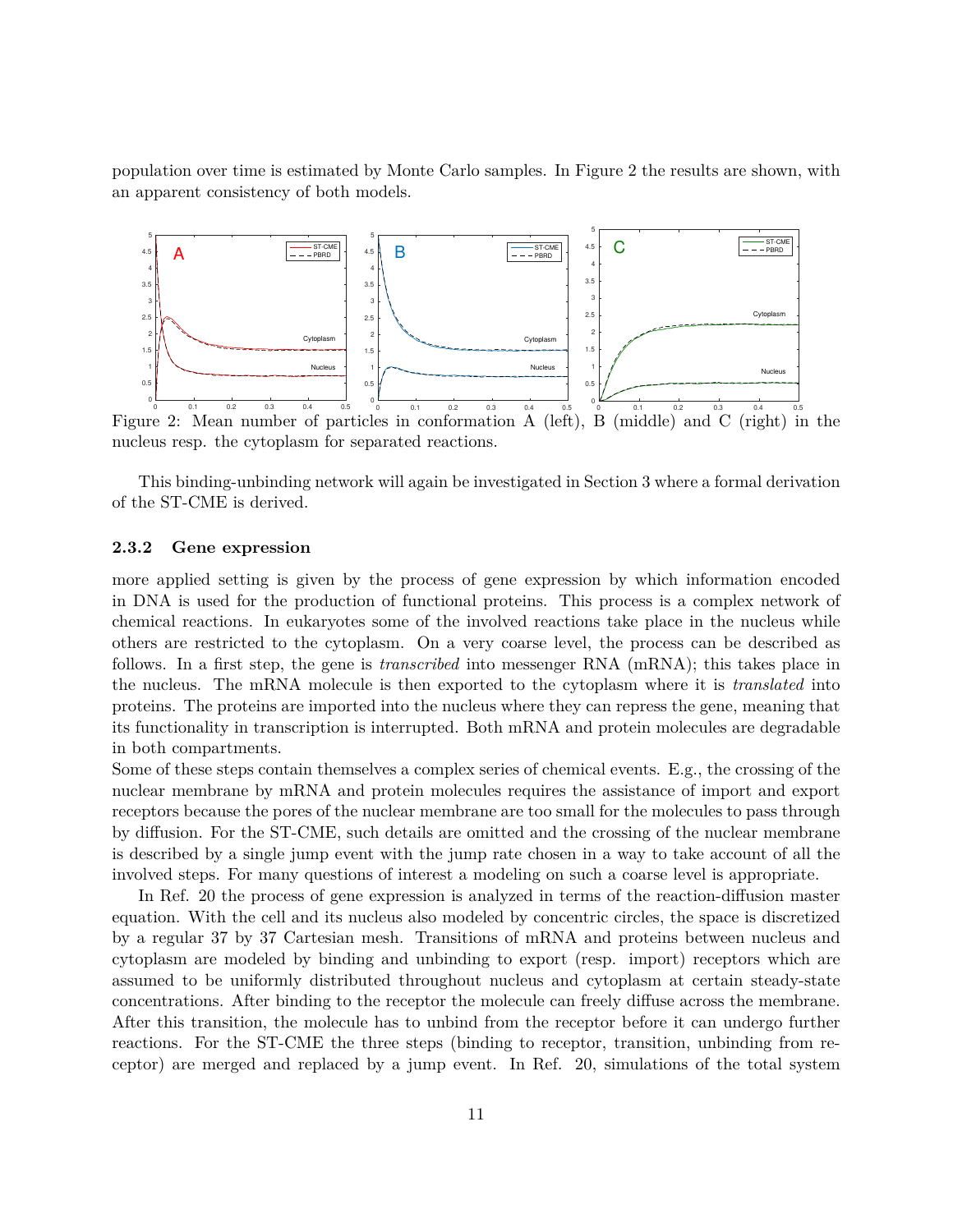show a periodicity in the total number of nuclear proteins. This periodicity is reproducible by the ST-CME with only two compartments as will be demonstrated now.

#### **Modeling for the ST-CME**

The process of gene expression perfectly complies with the requirements of the ST-CME: Two of the reactions (transcription and translation) are restricted to certain areas of space, namely nucleus or cytoplasm. Transitions between these two compartments are of central relevance for the total dynamics. Due to the complexity of membrane transition, the diffusion dynamics can be considered as metastable. Within each compartment, local information is redundant and the dynamics can be considered as well-mixed.

More precisely, the following model is plausible. The *transcription* in the nucleus is given by the reaction

$$
DNA \xrightarrow{\alpha_r^1} DNA + mRNA
$$

with the index *r* referring to compartment  $\Omega_r$  and  $\alpha_1^1 > 0$  in the nucleus (=  $\Omega_1$ ) while  $\alpha_2^1 = 0$  in the cytoplasm  $(=\Omega_2)$ . *Translation* of mRNA into proteins P is given by

$$
mRNA \xrightarrow{\alpha_r^2} mRNA + P
$$

with  $\alpha_1^2 = 0$  in the nucleus and  $\alpha_2^2 > 0$  in the cytoplasm. *Repressing* of DNA by a protein molecule refers to the reaction

$$
DNA + P \xrightarrow{\alpha_r^3} DNA^*,
$$

where *DNA*<sup>∗</sup> denotes the repressed DNA. Repressing is reversible by

$$
DNA^* \xrightarrow{\alpha_r^4} DNA + P.
$$

Both mRNA and protein are degradable which is described by

$$
mRNA \stackrel{\alpha_r^5}{\longrightarrow} \emptyset
$$

resp.

$$
P \xrightarrow{\alpha_r^6} \emptyset.
$$

Transitions between nucleus and cytoplasm (possible for mRNA and protein molecules) are described by jumps with jump rates  $\lambda_{12}^{mRNA} > 0$  (export of mRNA) and  $\lambda_{21}^P > 0$  (import of protein).

In the RDME-formulation given in Ref. 20 most of these reactions are decomposed into several steps. Then, the protein production is shown to occur in bursts which is due to its repressing function: Given a large number of proteins, the repressing of the gene becomes very likely. If the gene is repressed, no new mRNA is transcribed, and the existing mRNA-molecules quickly vanish because of the large decay rate  $\alpha_r^5$ . The translation into proteins is interrupted, and the protein population simply decays over time. With a smaller protein population, the repressing of the gene becomes less likely and transcription can start again. Such a periodic evolution of the number of proteins exists in our coarse-grained model, see Figure 2.3.2 which looks much like Figure 8 in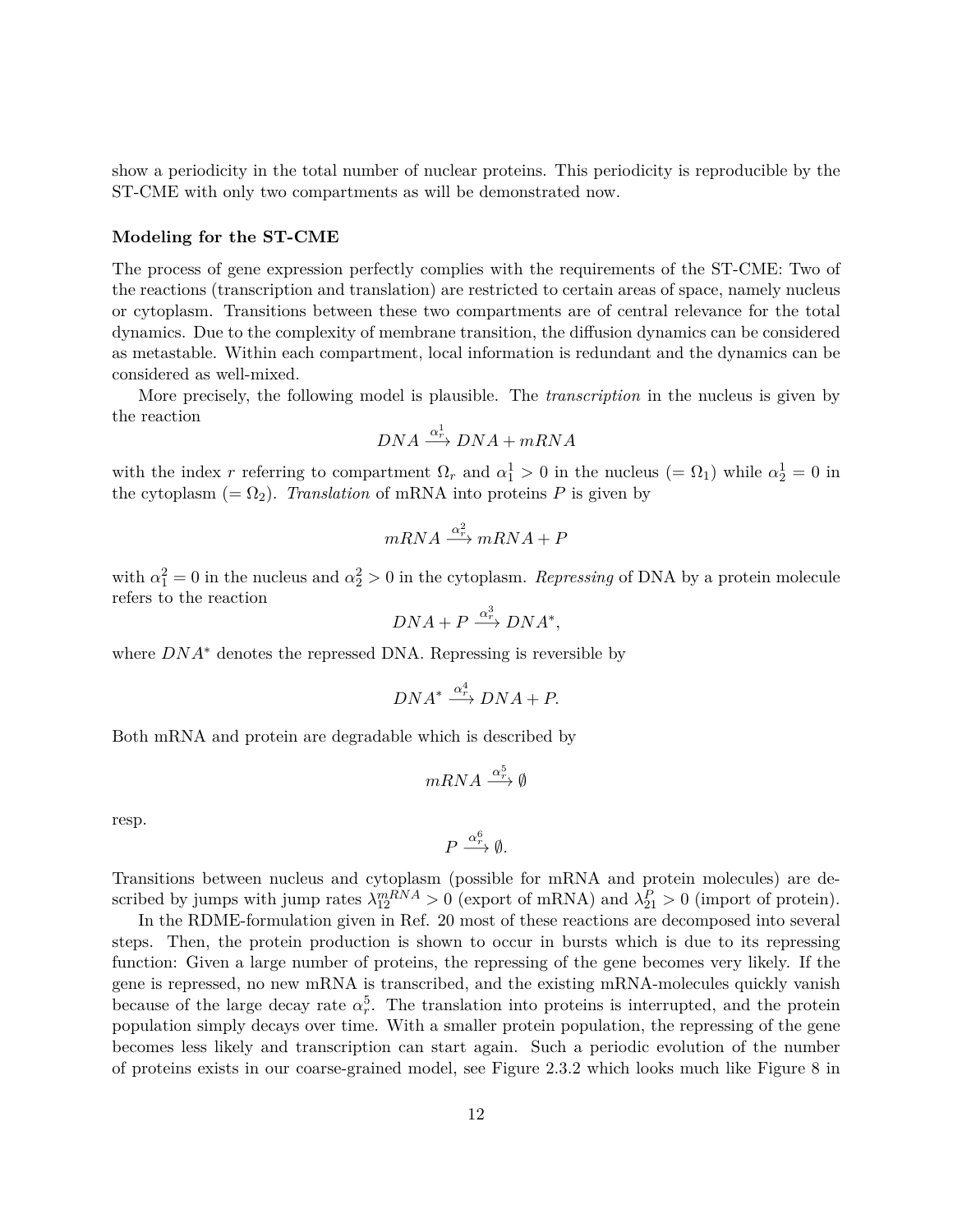Ref. 20. The chosen reaction rates roughly follow those given in Ref. 20, however without any claim to reproduce reality - we simply intend to maintain the fundamental qualitative behavior of the system. Concretely, we set  $\alpha_1^1 = 0.05$  (transcription in nucleus),  $\alpha_2^2 = 0.5$  (translation in cytoplasm),  $\alpha_1^3 = 0.01$  (repressing in nucleus),  $\alpha_1^4 = 0.01$  (reversal of repressing in nucleus),  $\alpha_2^5 = 0.3$  (degradation of *mRNA* in the cytoplasm),  $\alpha_r^6 = 0.0025$  (degradation of protein in both compartments),  $\lambda_{12}^{mRNA} = \lambda_{21}^P = 0.4$  (jump rates).



Figure 3: Number of nuclear proteins over time in one realization of the ST-CME. The protein production occurs in bursts.

# **3 Formal derivation of the ST-CME for a reduced model**

In Section 2.2 we presented the theory of Markov state models as a practical tool to significantly coarsen the diffusion dynamics by finding suitable space decompositions as well as rates for transitions between the compartments. Beside the practical and algorithmic details, MSM's also provide a well understood mathematical background, with the coarse-grained dynamics arising from Galerkin projections of the original process.[30]

In this section, we apply the technical concepts and formally derive the ST-CME from a given particle-based model by means of a Galerkin approximation of the associated evolution equations. To this end, we study a reduced model consisting of two particles, one of species *A* and one of species *B*, that diffuse independently in space  $\Omega$  and undergo the binding reaction  $A + B \rightarrow C$ with a position-independent rate  $\gamma_{\text{micro}}^1$  when getting closer than  $\varepsilon_1 > 0$ . The resulting *C*-particle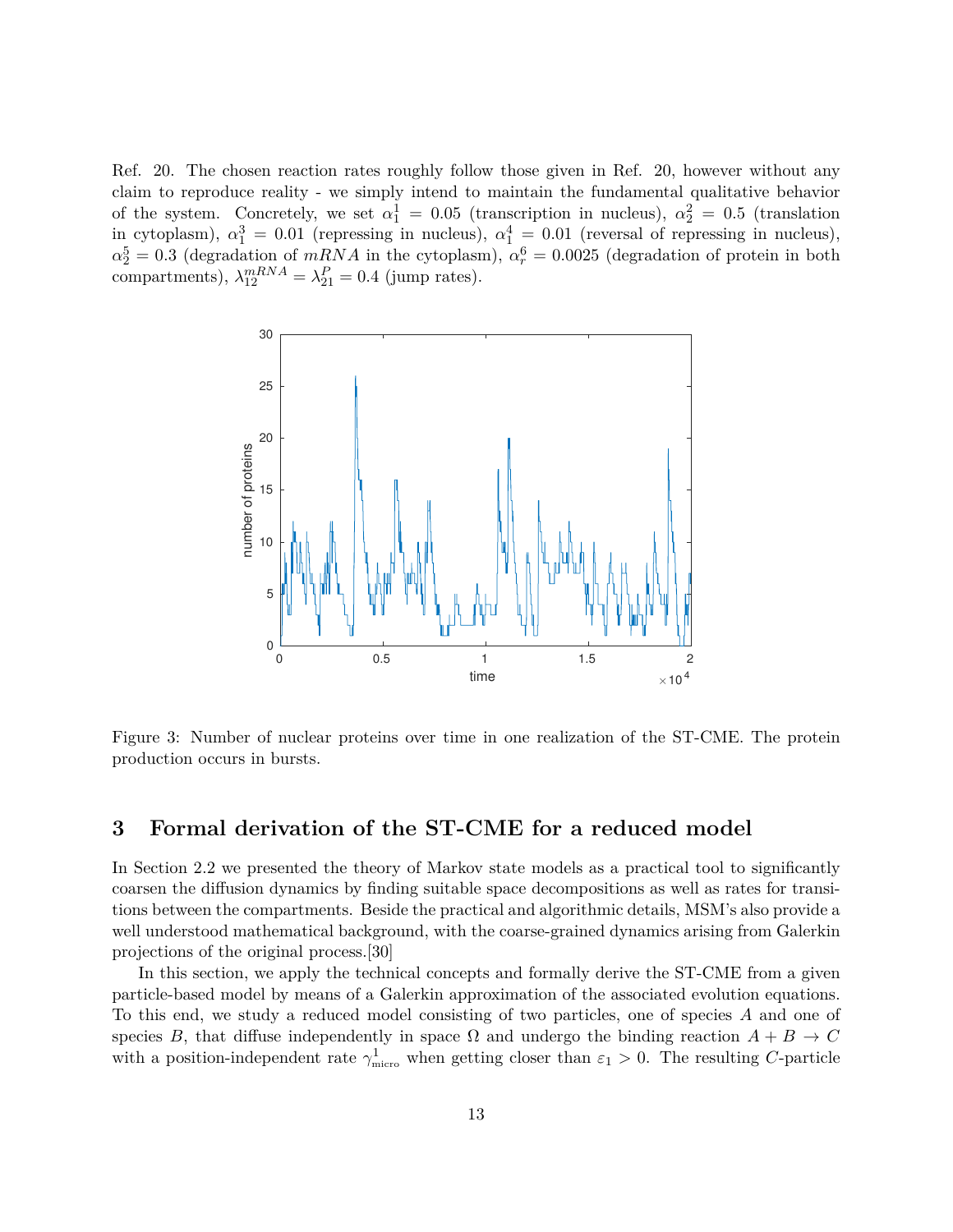diffuses in space and can unbind again with a fixed rate  $\gamma_{\text{micro}}^2$ , compare the reaction system given in (5). In this setting, the state space of the ST-CME reduces to states  $n \in \mathbb{N}_0^{M,3}$  $_{0}^{M,3}$  of either the form  $n = E_r^1 + E_s^2$  - which refers to finding an *A*-particle in compartment  $\Omega_r$  and a *B*-particle in compartment  $\Omega_s$  while species *C* is absent - or  $n = E_r^3$  referring to the existence of a *C*-particle in compartment  $\Omega_r$  while *A* and *B* are absent.

This is a totally over-simplified case that nevertheless allows to perform the formal derivation of the ST-CME in all details. As one can see in the Appendix, the approach can be transferred to larger populations (particle and species numbers).

### **The particle-based model**

As for the particle-based dynamics we make the following assumptions. Given *A* and *B* undergoing a reaction, the resulting *C*-particle is placed at the position  $x \in \Omega$  of the *A*-particle. After an unbinding reaction, the particles *A* and *B* are placed within a ball  $B_{\varepsilon_2}(z)$  of radius  $\varepsilon_2 > 0$  around the position  $z \in \Omega$  of the preceding *C*-particle, with the positions *x* and *y* of *A* resp. *B* chosen independently of each other, both uniformly distributed on  $B_{\varepsilon_2}(z)$ .

We denote by  $p(x, y, t)$  the probability density for the particles A and B to be unbound and located at *x* resp. *y* at time  $t \geq 0$ , and by  $\tilde{p}(z, t)$  the probability density for the particles to be bound with the *C*-particle located at *z* at time  $t \geq 0$ . With this notation it holds

$$
\int_{\Omega^2} p(x, y, t) \, dx dy + \int_{\Omega} \tilde{p}(z, t) \, dz = 1
$$

for all times  $t \geq 0$ .

The time evolution of the two functions  $p$  and  $\tilde{p}$  is given by a coupled system of differential equations:

$$
\partial_t p(x, y, t) = (L_1 p)(x, y, t) + (L_2 p)(x, y, t)
$$
  
\n
$$
-\gamma_{\text{micro}}^1 \phi_{\varepsilon_1}(x, y) p(x, y, t)
$$
  
\n
$$
+\frac{\gamma_{\text{micro}}^2}{|B_{\varepsilon_2}|^2} \int \phi_{\varepsilon_2}(x, z) \phi_{\varepsilon_2}(y, z) \tilde{p}(z, t) dz,
$$
  
\n
$$
\partial_t \tilde{p}(z, t) = (L_3 \tilde{p})(z, t)
$$
  
\n
$$
+\gamma_{\text{micro}}^1 \int \phi_{\varepsilon_1}(z, y) p(z, y, t) dy
$$
  
\n
$$
-\gamma_{\text{micro}}^2 \tilde{p}(z, t),
$$
\n(7)

where  $L_1, L_2, L_3$  denote the generators of the diffusion processes of species  $A, B, C$  (in flat spaces without energy barriers these are Laplacian operators), respectively, and  $\phi_{\varepsilon_k}$  ( $k = 1, 2$ ) is given by

$$
\phi_{\varepsilon_k}(x,y) = \Phi\left(\frac{|x-y|}{\varepsilon_k}\right)
$$

where  $\Phi$  denotes the indicator function of the ball  $B_1(0)$ . In (6), outflow is induced by the binding reaction in cases where the positions x and y are  $\varepsilon_1$ -close to each other (2nd line), while inflow is induced in case of an existing *C*-particle with its location being able to produce the given positions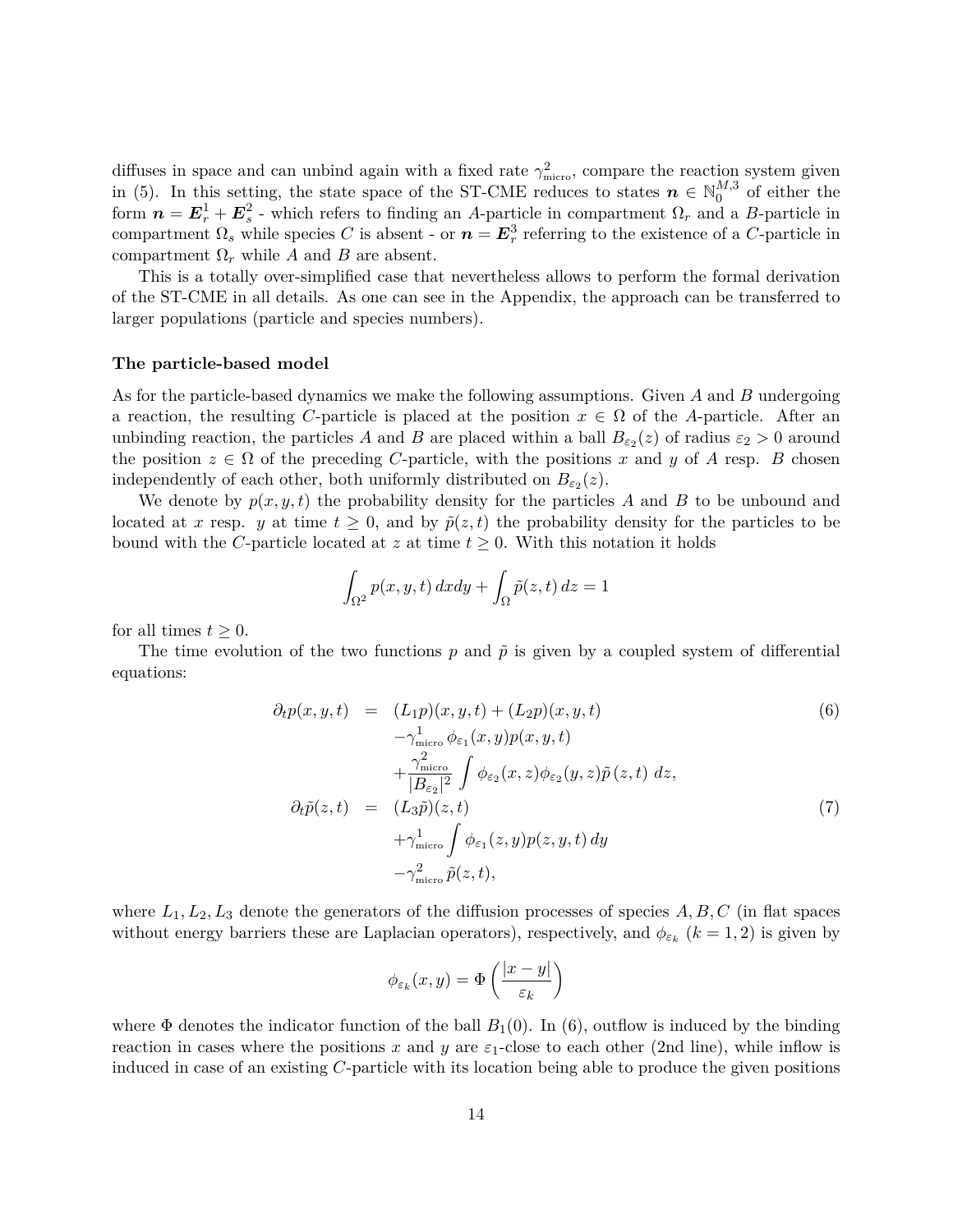*x* and *y* after unbinding (3rd line). In (7), binding induces inflow (2nd line) where the position of the former *A*-particle has to be at the given position *z* of the resulting *C*-particle, while unbinding induces outflow (3rd line), compare the given placement assumptions.

#### **Galerkin projection**

The dynamics described by the coupled equations (6) and (7) have a full spatial resolution, breaking down the exact positions of the particles in space. For the ST-CME the information must be coarsened to the level of compartments. This is done by projecting the dynamics onto a suitable low-dimensional ansatz space.

We consider a partition of  $\Omega$  into subsets  $\Omega_r$ ,  $r = 1, ..., M$ , and denote by  $\chi_r$  the indicator function of  $\Omega_r$ . That is,  $\chi_r$  is 1 inside of  $\Omega_r$  and 0 outside. Let  $\langle f, g \rangle$  be the usual  $L^2$ -scalar product of functions *f* and *g* that depend on  $\Omega$ , i.e.,  $\langle f, g \rangle = \int_{\Omega} f(x)g(x)dx$ . If the generators  $L_1$ ,  $L_2$ ,  $L_3$ do not denote flat diffusion but diffusion in an energy landscape, then the scalar product must be weighted with the respective product invariant measure, see Ref. 30. Define

$$
\mu_r = \langle \mathbf{1}, \chi_r \rangle
$$

where **1** is the constant 1-function on  $\Omega$ . The Galerkin projection  $Q : L^2(\Omega) \to D$  onto the finite-dimensional ansatz space  $D = \text{span}\{\chi_r : r = 1, ..., M\}$  is given by

$$
Qv = \sum_{r=1}^{M} \frac{1}{\mu_r} \langle \chi_r, v \rangle \chi_r, \quad v \in L^2(\Omega).
$$

We further use the functions

$$
\chi_{rs}(x,y) = \chi_r(x)\chi_s(y), \quad r, s = 1, \ldots, M,
$$

as a partition of unity of  $\Omega \times \Omega$ . Parallel to the definitions before, we set

$$
\mu_{rs} = \langle \mathbf{1}, \chi_{rs} \rangle \,,
$$

where in this context  $\langle \cdot, \cdot \rangle$  refers to the  $L^2$ -scalar product on  $\Omega \times \Omega$ , and

$$
Qv = \sum_{r,s=1}^{M} \frac{1}{\mu_{rs}} \left\langle \chi_{rs}, v \right\rangle \chi_{rs}, \quad v \in L^{2}\left(\Omega^{2}\right),
$$

as a projection onto  $D = \text{span}\{\chi_{rs} : r, s = 1, ..., M\}$ . By definition it holds

$$
\mu_{rs}=\mu_r\mu_s.
$$

Applying the projection to the density functions  $p$  and  $\tilde{p}$  gives the ansatz

$$
(Qp)(x, y, t) = \sum_{r,s=1}^{M} p_{rs}(t) \chi_{rs}(x, y),
$$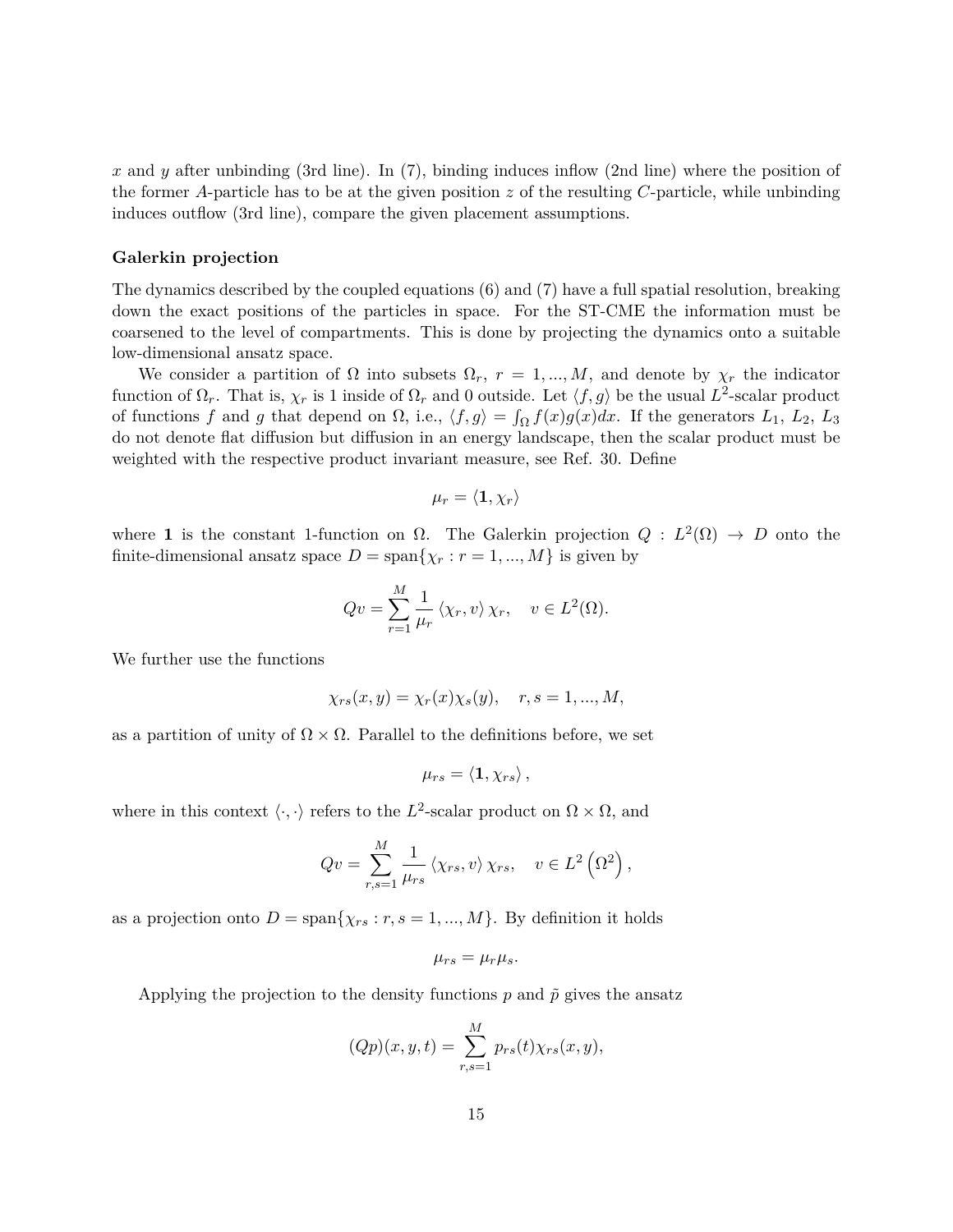$$
(Q\tilde{p})(z,t) = \sum_{r=1}^{M} \tilde{p}_r(t)\chi_r(z),
$$

with time dependent coefficients  $p_{rs}(t)$  and  $\tilde{p}_r(t)$ . Inserting into (6) and (7) yields

$$
\sum_{r,s=1}^{M} \partial_t p_{rs}(t) \chi_{rs}(x, y) = \sum_{r,s=1}^{M} p_{rs}(t) \Big( L_1 \chi_{rs}(x, y) + L_2 \chi_{rs}(x, y) \Big)
$$
\n
$$
- \gamma_{\text{micro}}^1 \sum_{r,s=1}^{M} p_{rs}(t) \phi_{\varepsilon_1}(x, y) \chi_{rs}(x, y)
$$
\n
$$
+ \frac{\gamma_{\text{micro}}^2}{|B_{\varepsilon_2}|^2} \sum_{i} \tilde{p}_i(t) \int \phi_{\varepsilon_2}(x, z) \phi_{\varepsilon_2}(y, z) \chi_r(z) dz,
$$
\n
$$
\sum_{r=1}^{M} \partial_t \tilde{p}_r(t) \chi_r(z) = \sum_{r=1}^{M} \tilde{p}_r(t) L_3 \chi_r(z)
$$
\n
$$
+ \gamma_{\text{micro}}^1 \sum_{r,s=1}^{M} p_{rs}(t) \int \phi_{\varepsilon_1}(z, y) \chi_{rs}(z, y) dy
$$
\n
$$
- \gamma_{\text{micro}}^2 \sum_{r=1}^{M} \tilde{p}_r(t) \chi_r(z).
$$
\n(9)

The local coordinates  $x, y, z$  of the particles still appear as arguments. In order to eliminate them, the coupled equations (8) and (9) are themselves projected onto the given ansatz space, which refers to taking local averages of the terms for each combination of compartments. This automatically delivers the formal relation between the microscopic and the macroscopic model parameters. In fact, we define the macroscopic reaction rate constant for  $r, s, r' = 1, ..., M$  by the averages

$$
\gamma_{rs}^1 := \gamma_{\text{micro}}^1 \cdot \frac{1}{\mu_{rs}} \int \chi_r(x) \chi_s(y) \phi_{\varepsilon_1}(x, y) dx dy,
$$
  

$$
\gamma_{rsr'}^2 := \frac{\gamma_{\text{micro}}^2}{|B_{\varepsilon_2}|^2} \cdot \frac{1}{\mu_r} \int \chi_r(x) \chi_s(y) \chi_{r'}(z) \phi_{\varepsilon_2}(x, z) \phi_{\varepsilon_2}(y, z) dx dy dz,
$$

which depend on the microscopic reaction rate and the reaction radius. Similarly, the jump rates are given by

$$
\lambda_{rs}^l := \frac{1}{\mu_r} \int \chi_s(x) L_l \chi_r(x) \, dx = \frac{1}{\mu_r} \langle \chi_s, L_l \chi_r \rangle \,, \quad l = 1, 2, 3.
$$

Since  $L_l$ ,  $l = 1, 2$ , only acts on  $x_l$ , we have that

$$
\langle \chi_{rs}, L_1 \chi_{r's'} \rangle = \begin{cases} \mu_s \langle \chi_r, L_1 \chi_{r'} \rangle = \mu_{r's} \lambda_{r'r}^1 & \text{for } s = s', \\ 0 & \text{otherwise,} \end{cases}
$$
  

$$
\langle \chi_{rs}, L_2 \chi_{r's'} \rangle = \begin{cases} \mu_r \langle \chi_s, L_2 \chi_{s'} \rangle = \mu_{rs'} \lambda_{s's}^2 & \text{for } r = r', \\ 0 & \text{otherwise.} \end{cases}
$$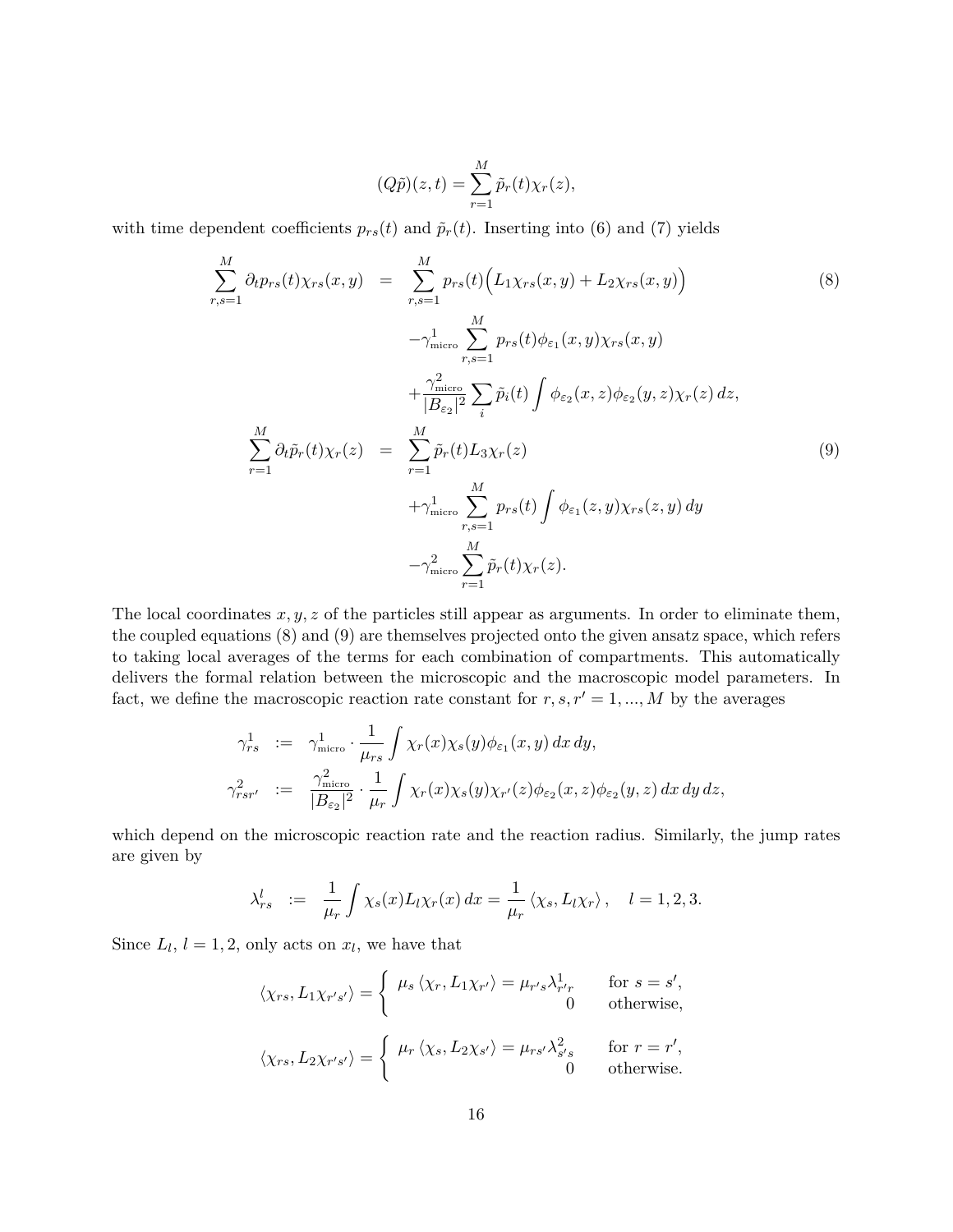With this observation and the notations from above we get, by multiplication of (8) with  $\langle \chi_{rs}, \cdot \rangle$ and by multiplication of (9) with  $\langle \chi_r, \cdot \rangle$ , the system

$$
\mu_{rs}\partial_t p_{rs}(t) = \sum_{r'=1}^M \lambda_{r'r}^1 \cdot \mu_{r's} p_{r's}(t) + \sum_{s'=1}^M \lambda_{s's}^2 \cdot \mu_{rs'} p_{rs'}(t)
$$
\n
$$
-\gamma_{rs}^1 \cdot \mu_{rs} p_{rs}(t) + \sum_{r'=1}^M \gamma_{rsr'}^2 \cdot \mu_{r'} \tilde{p}_{r'}(t),
$$
\n
$$
\mu_r \partial_t \tilde{p}_r(t) = \sum_{r'=1}^M \lambda_{r'r}^3 \cdot \mu_{r'} \tilde{p}_{r'}(t)
$$
\n
$$
+\sum_{s=1}^M \gamma_{rs}^1 \cdot \mu_{rs} p_{rs}(t) - \gamma_{\text{micro}}^2 \cdot \mu_r \tilde{p}_r(t),
$$
\n(11)

which does not contain any local coordinates, anymore. The system of equations (10) and (11) actually can be understood as a spatiotemporal master equation, given the assumption that reactions are also possible between particles suited in different compartments. With respect to the notation given in (1), we have the relation

$$
P(\boldsymbol{n},t) = \begin{cases} \mu_{rs} \cdot p_{rs}(t) & \text{for } \boldsymbol{n} = \boldsymbol{E}_r^1 + \boldsymbol{E}_s^2, \\ \mu_r \cdot \tilde{p}_r(t) & \text{for } \boldsymbol{n} = \boldsymbol{E}_r^3, \\ 0 & \text{otherwise,} \end{cases}
$$

where  $P(n, t)$  is the probability to find the system in state  $n$  at time  $t$ , compare Section 2.1.

In order to reveal the parallelism to the ST-CME given in  $(1)$ , we assume that such "mixed" reactions are suppressed. I.e., reactions take place only between particles located within the same compartment and the product of a reaction is placed in the compartment of the reagents. This refers to setting  $\gamma_{rs}^1 = 0$ ,  $\gamma_{rsr'}^2 = 0$  for all mixed (non constant) combinations of indices. For comparatively large compartments and small  $\varepsilon_1, \varepsilon_2$ , all these values are close to zero for mixed indices by definition, anyway. For the reaction rate functions appearing in (1) we then obtain

$$
\alpha_r^1(n) = \begin{cases} \begin{array}{ccc} \gamma_{\text{micro}}^1 & \text{for } n = E_r^1 + E_r^2, \\ 0 & \text{otherwise,} \end{array} & \alpha_r^2(n) = \begin{cases} \begin{array}{ccc} \gamma_{\text{micro}}^2 & \text{for } n = E_r^3, \\ 0 & \text{otherwise.} \end{array} \end{cases}
$$

Now, the equations simplify to

$$
\mu_{rs}\partial_t p_{rs}(t) = \sum_{r'=1}^M \lambda_{r'r}^1 \cdot \mu_{r's} p_{r's}(t) + \sum_{s'=1}^M \lambda_{s's}^2 \cdot \mu_{rs'} p_{rs'}(t)
$$

$$
- \delta_{rs} \gamma_{\text{micro}}^1 \frac{|B_{\varepsilon_1}|}{\mu_r} \cdot \mu_{rs} p_{rs}(t) + \delta_{rs} \gamma_{\text{micro}}^2 \cdot \mu_r \tilde{p}_r(t),
$$

$$
\mu_r \partial_t \tilde{p}_r(t) = \sum_{r'=1}^M \lambda_{r'r}^3 \cdot \mu_{r'} \tilde{p}_{r'}(t)
$$

$$
+ \gamma_{\text{micro}}^1 \frac{|B_{\varepsilon_1}|}{\mu_r} \cdot \mu_{rr} p_{rr}(t) - \gamma_{\text{micro}}^2 \cdot \mu_r \tilde{p}_r(t),
$$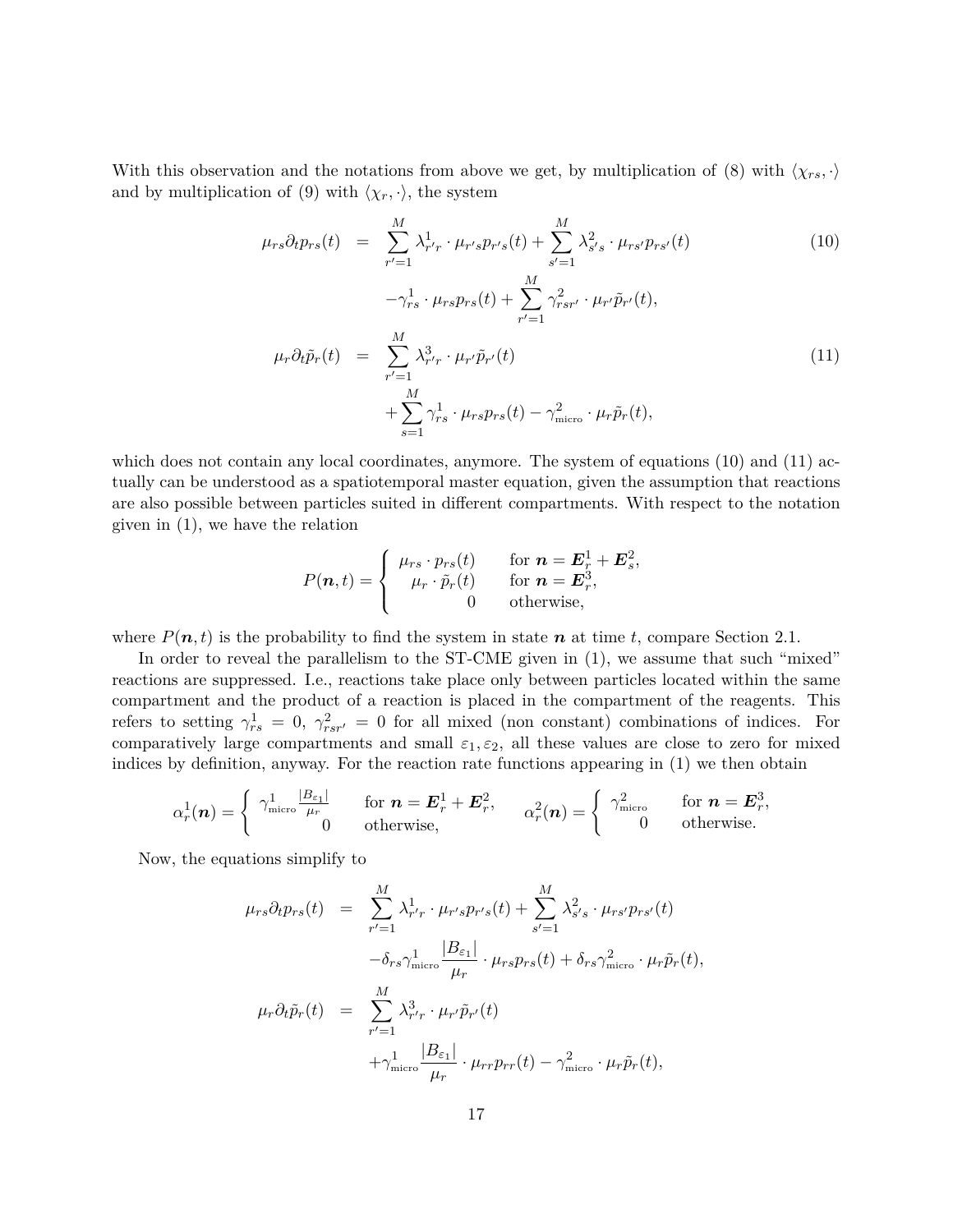where  $\delta_{rs}$  is the Kronecker delta. Noting that by definition it holds  $\lambda_{rr}^l = -\sum_{r'\neq r} \lambda_{rr'}^l$  for all  $l = 1, 2, 3$ , this is just a reformulation of the ST-CME  $(1)$ .

**Remark 3.1.** The available theory of Markov state models shows that one may also use ansatz functions  $\chi_r$  that are different from indicator functions as long as they form a partition of unity of  $\Omega$ .[30, 29] That is, along these lines we can also derive versions of the ST-CME where spatial discretization is *not* based on sets/compartments but on smooth functions, e.g. committor functions for core sets as in Ref. 29 or radial basis functions as in meshless discretization.[33] This increases the flexibility of our approach significantly and is known to allow for superior approximation quality if recrossing scenarios are important.[30]

# **4 Conclusion**

We introduced the spatiotemporal master equation as a framework for modeling reaction-diffusion dynamics in situations where the diffusion process exhibits metastability. By the construction of a Markov state model for the diffusive part, the structural properties of the dynamics are preserved and diffusion is replaced by a jump process on a comparatively small set of compartments. Although in the literature usually related to conformational dynamics of an individual molecule, the theory of MSM is a powerful tool for finding adequate space decompositions and estimating the related transition parameters in a reaction-diffusion system of several molecules. In application, the method can directly process experimental data such that particle-based simulations are completely circumvented.

For the ST-CME approach to by valid, the well-mixed assumption does not have to apply for the total dynamics (as it does for the CME) but only on the level of compartments. As for the spatial resolution the ST-CME lies between the CME which excludes all spatial information and more detailed models like the RDME (where space is discretized by meshes) or particle-based reaction-diffusion systems (where the exact positions of all particles are retraced). The same is true for the numerical effort induced by simulations of the respective systems. We compared the models for two reaction-diffusion systems within an eukaryotic cell and showed that the ST-CME is able to replicate the more detailed models regarding quantitative and qualitative properties.

Describing a reaction-diffusion system which behaves well-mixed in spatial subareas by a ST-CME is an intuitive approach. We showed that this approach has a clear mathematical foundation, with the ST-CME arising from a Galerkin projection of the corresponding particle-based dynamical system onto the subspace spanned by appropriate ansatz functions. In the standard case, these ansatz functions are the indicator functions of the compartments, and the ST-CME is a combination of a jump process between compartments and the reaction part. However, other families of ansatz functions may provide superior approximation properties. The analysis given in the Appendix shows that, in principle, the ansatz functions used for the Galerkin approach could not only discretize the spatial domain but also particle number space. A detailed analysis of how to choose the ansatz functions is not given here but will have to be part of future research.

Another topic of interest is the combination of the different models in situations where parts of a system are well-mixed while others require a particle-based resolution. Then, the ST-CME has to be coupled to the stochastic dynamics of some particles that are individually tracked in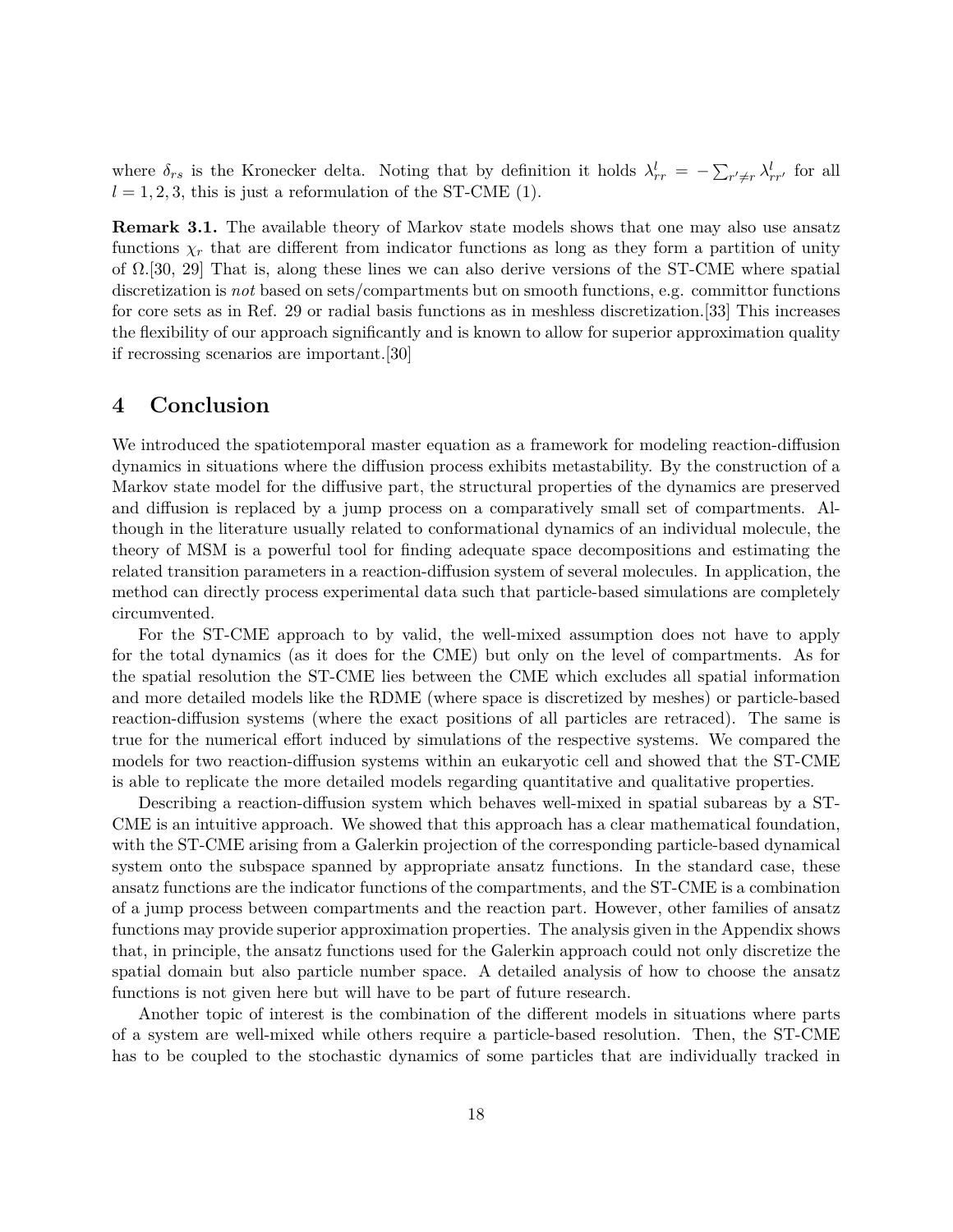certain areas of space. In contrast, also parts of the system could show high density allowing for a description by ODE's which leads to a stochastic-deterministic evolution equation comprising a ST-CME. The development of such hybrid approaches to handle multi-scale reaction-diffusion dynamics is subject of ongoing work.

# **Acknowledgment**

This research has been partially funded by Deutsche Forschungsgemeinschaft (DFG) through grant CRC 1114.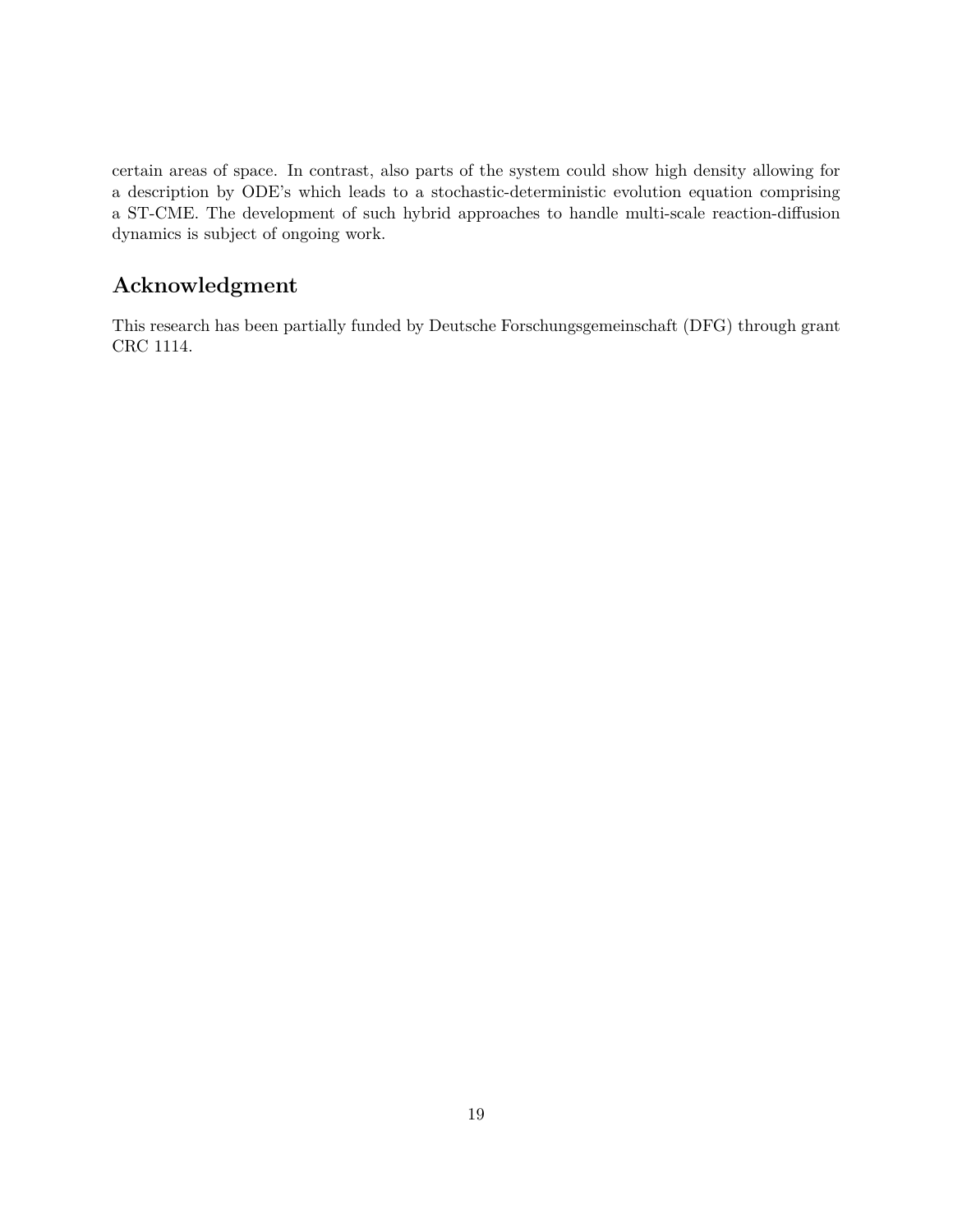# **Appendix**

In Section 3 we formally derived the ST-CME from a given particle-based model of binding and unbinding with not more than one particle of each species. We will here generalize the analysis to systems with larger populations: Several particles of species *A* and *B* diffuse independently in space  $\Omega$  and undergo the binding reaction  $A + B \to C$  with a position-independent rate  $\gamma_{\text{micro}}^1$  when getting closer than  $\varepsilon_1 > 0$ . The resulting *C*-particles diffuse in space and can unbind again with a fixed rate  $\gamma_{\text{micro}}^2$ .

**Particle numbers:** Subsequently we assume that we never have more than *n* particles of every individual type in our system. That is, if *a, b, c* denote the numbers of molecules of types *A, B, C* in the system, then

$$
(a, b, c) \in \mathcal{N}
$$
,  $\mathcal{N} = \{(a, b, c) : a, b, c \leq n, a + b + 2c \leq 2n\}$ .

**Notation:** In addition to the given space of motion  $\Omega$  we introduce the artificial *void* state *V* indicating that the particle is absent. For every individual particle in the system the position then comes from  $S = V \times \Omega$ . The positions of the *n* particles of type *A* are denoted by

$$
X=(x_1,\ldots,x_n)\in\mathcal{S}^n,
$$

and those of *B* and *C* by

$$
Y = (y_1, \ldots, y_n) \in \mathcal{S}^n, \qquad Z = (z_1, \ldots, z_n) \in \mathcal{S}^n,
$$

such that the state of the entire system is given by

$$
(X, Y, Z) \in \mathcal{S}^{3n}.
$$

In the following we consider only those (*X, Y, Z*) with

$$
\left(\sum_{i}\chi_{\Omega}(x_{i}),\sum_{i}\chi_{\Omega}(y_{i}),\sum_{i}\chi_{\Omega}(z_{i})\right)\in\mathcal{N}.
$$

**Placement assumption:** Given the positions  $x_i \in \Omega$  and  $y_j \in \Omega$  of an *A*- and a *B*-particle undergoing a reaction, the resulting *C*-particle is placed at the position  $x_i$  of the *A*-particle. After an unbinding reaction, the particles *A* and *B* are placed within a ball  $B_{\varepsilon_2}(z)$  of radius  $\varepsilon_2$  around the position  $z_k \in \Omega$  of the preceding *C*-particle, with the positions  $x_i$  and  $y_j$  of *A* resp. *B* chosen independently of each other, both uniformly distributed on  $B_{\varepsilon_2}(z_k)$ .

The index of a *C*-particle resulting from a binding reaction is chosen to be the first index of a void state in *Z*. Equivalently, the positions of the *A*- and *B*-particles resulting from unbinding are inserted into *X* and *Y* at the respective first void entry. The insertion of a position  $x \in \Omega$  at index *k* into state  $X \in \mathcal{S}^n$  is denoted by

$$
X_k^+(x) = (x_1, \ldots, x_{k-1}, x, x_{k+1}, \ldots, x_n),
$$

while setting position  $x_k$  in state  $X \in \mathcal{S}^n$  to void is denoted by

$$
X_k^- = (x_1, \ldots, x_{k-1}, V, x_{k+1}, \ldots, x_n).
$$

Equivalent notations are chosen for *Y* and *Z*.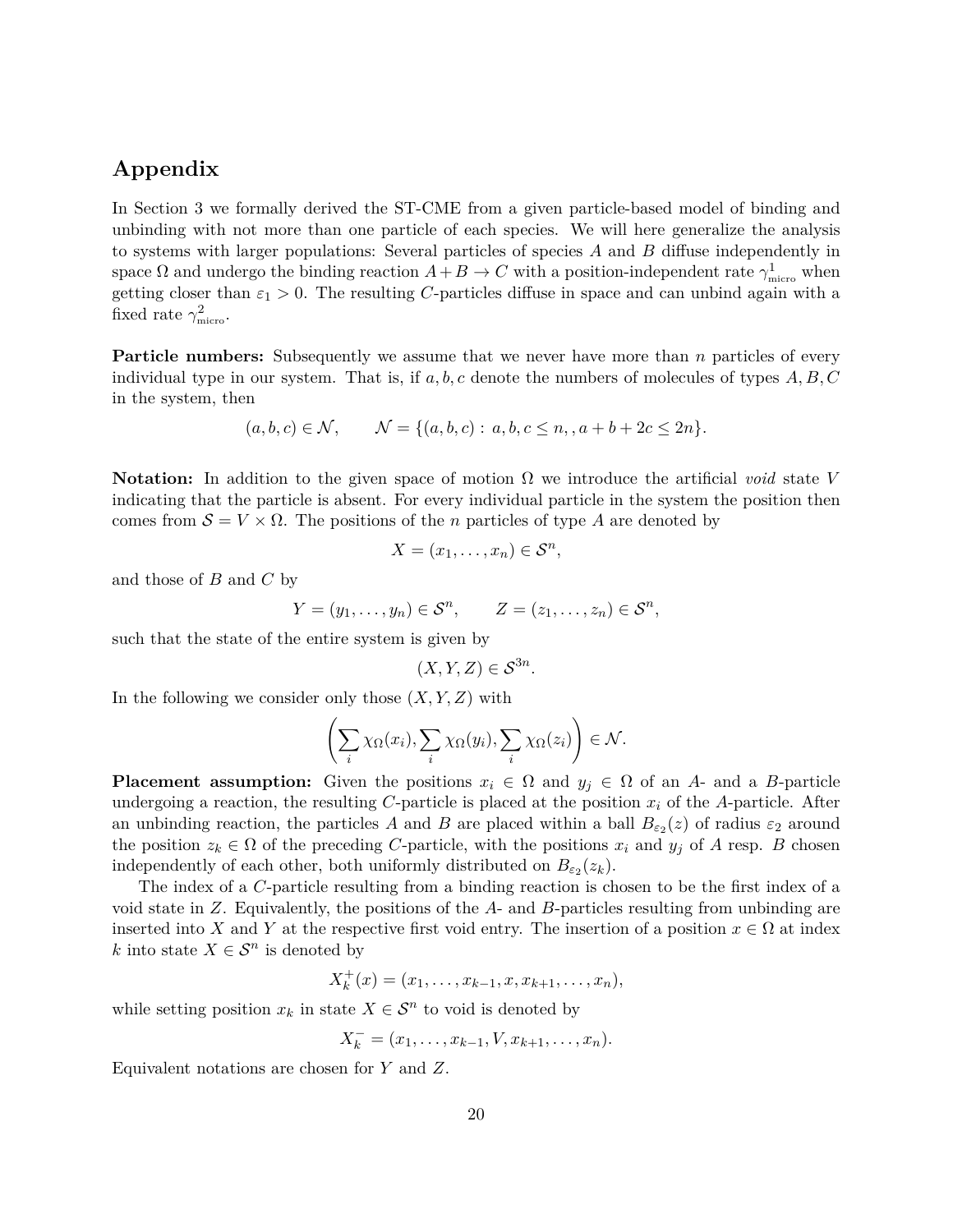### **The particle-based dynamics**

By  $p(X, Y, Z, t)$  we denote the probability density function of finding the system in state  $(X, Y, Z) \in$  $S^{3n}$  at time *t*. For integration we use the notation, for example,

$$
\int_{S} p(x_1,\ldots,x_n,Y,Z,t)dx_1=p(V,x_2,\ldots,x_n,Y,Z,t)+\int_{\Omega} p(x_1,\ldots,x_n,Y,Z,t)dx_1.
$$

Let  $L_{x_i}, L_{y_j}, L_{z_k}$  denote the generators of the diffusion processes of species  $A, B, C$  acting on coordinate  $x_j$ ,  $y_j$  and  $z_k$  on  $\Omega$ , respectively. Then we define

$$
L_A p(x_1,...,x_n,Y,Z,t) = \sum_{i=1}^n \chi_{\Omega}(x_i) L_{x_i} p(x_1,...,x_n,Y,Z,t).
$$

The time evolution of the function  $p$  is given by the following differential equation:

$$
\partial_{t}p(X, Y, Z, t) = (L_{A} + L_{B} + L_{C})p(X, Y, Z, t)
$$
\n
$$
-\gamma_{\text{micro}}^{1} \sum_{i,j=1}^{n} \chi_{\Omega}(x_{i})\chi_{\Omega}(y_{j})\phi_{\varepsilon_{1}}(x_{i}, y_{j})p(X, Y, Z, t)
$$
\n
$$
+\gamma_{\text{micro}}^{1} \sum_{k=1}^{n} \prod_{l=1}^{k} \chi_{\Omega}(z_{l}) \sum_{i,j=1}^{n} \chi_{V}(x_{i})\chi_{V}(y_{j}) \int_{\Omega} \phi_{\varepsilon_{1}}(z_{k}, y)p\left(X_{i}^{+}(z_{k}), Y_{j}^{+}(y), Z_{k}^{-}, t\right) dy
$$
\n
$$
-\gamma_{\text{micro}}^{2} \sum_{k=1}^{n} \chi_{\Omega}(z_{k})p(X, Y, Z, t)
$$
\n
$$
+\frac{\gamma_{\text{micro}}^{2}}{|B_{\varepsilon_{2}}|^{2}} \sum_{k=1}^{n} \chi_{V}(z_{k}) \sum_{i,j=1}^{n} \prod_{l=1}^{i} \chi_{\Omega}(x_{l}) \prod_{l=1}^{j} \chi_{\Omega}(y_{l}) \int_{\Omega} \phi_{\varepsilon_{2}}(x_{i}, z)\phi_{\varepsilon_{2}}(y_{j}, z)p\left(X_{i}^{-}, Y_{j}^{-}, Z_{k}^{+}(z), t\right) dz
$$
\n(12)

where  $\phi_{\varepsilon}$  is given by

$$
\phi_{\varepsilon}(x_1, x_2) = \Phi\left(\frac{|x_1 - x_2|}{\varepsilon}\right)
$$

with  $\Phi$  denoting the indicator function of the ball  $B_1(0)$ .

Explanation:

- The first line in equation (12) refers to the independent diffusion of all particles.
- The second line refers to the outflow from state  $(X, Y, Z)$  induced by the binding reaction.
- The third line refers to the inflow induced by the binding reaction of the form

$$
\left(X_i^+(z_k), Y_j^+(y), Z_k^-\right) \longrightarrow (X, Y, Z).
$$

For the state  $(X, Y, Z)$  to result from this reaction, the entry  $z_k$  of  $Z$  has to be located in  $\Omega$ and must fulfill  $z_l \in \Omega$  for all  $l < k$  because the new positions are assumed to be located at the <u>first</u> index of a void state in Z. The actual positions  $x_i$  and  $y_j$  of X and Y have to be void, while before they are given by  $z_k$  and  $y$  with  $y$  located in an  $\varepsilon_1$ -environment around  $z_k$ .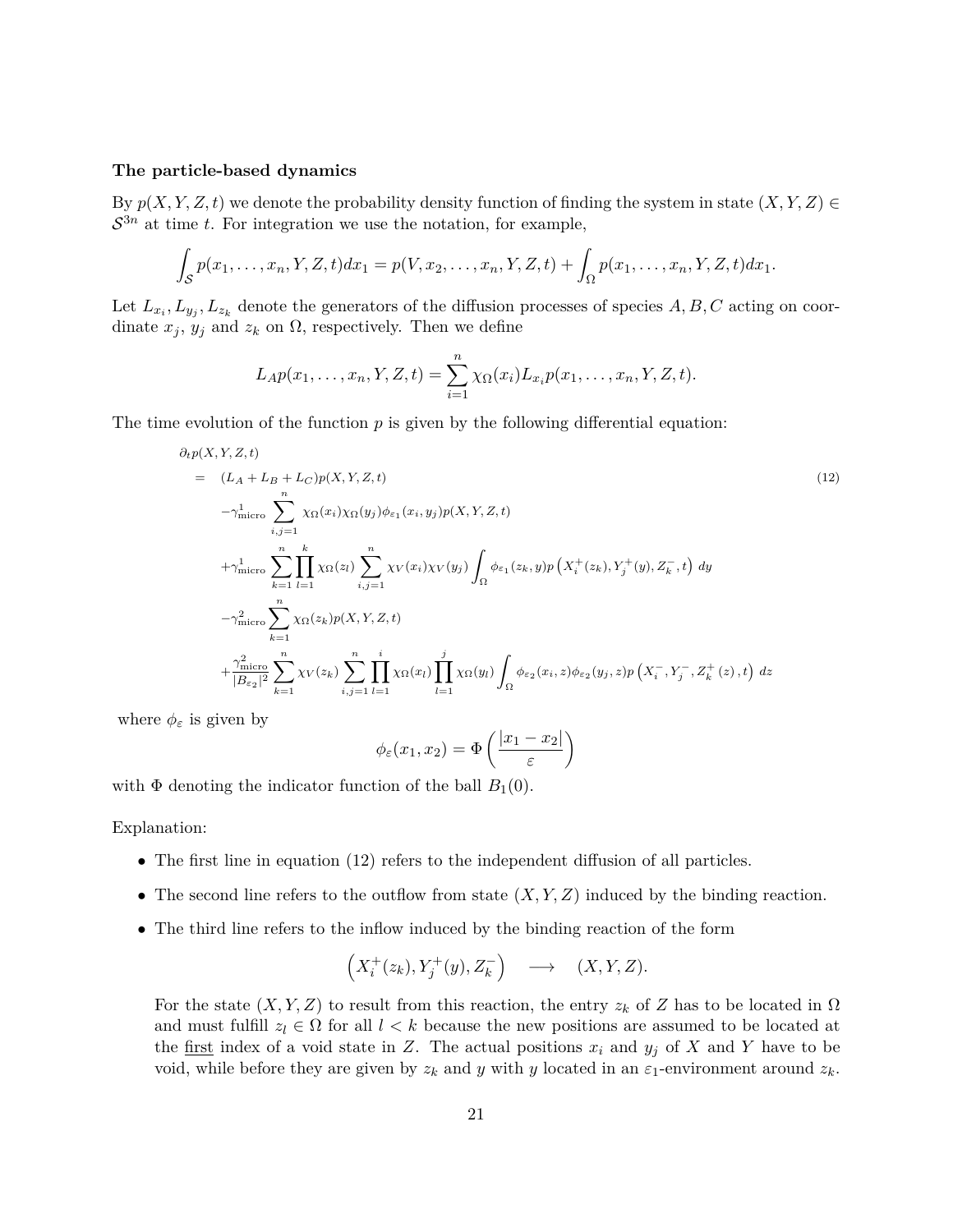- The 4'th line refers to the outflow from  $(X, Y, Z)$  by unbinding.
- The 5'th line refers to the inflow induced by unbinding of the form

$$
(X_i^-, Y_j^-, Z_k^+(z)) \longrightarrow (X, Y, Z).
$$

Here, the actual position  $z_k$  must be void, while the positions  $x_i$  and  $y_j$  both have to be in  $\Omega$ with no preceding void-entries (again because the new positions resulting from unbinding are placed at the respective first void-entries). Both  $x_i$  and  $y_j$  must be  $\varepsilon_2$ -close to the *z*-particle they result from. As both positions are chosen uniformly distributed in the  $B_{\varepsilon_2}$ -ball around *z*, the unbinding rate is divided by its size squared.

# **Galerkin projection**

**Ansatz functions.** We consider a partition of  $\Omega$  into subsets  $\Omega_1, ..., \Omega_m$  and define the indicator function for the system to have exactly  $a_r \in \{0, ..., n\}$  molecules of type *A* in set  $\Omega_r \subset \Omega$ :

$$
\chi_{a_r}(X|\Omega_r) = \begin{cases} 1 & \text{if } \sum_{i=1}^n \chi_r(x_i) = a_r, \\ 0 & \text{otherwise,} \end{cases}
$$

where  $\chi_r$  is the indicator function of  $\Omega_r$ . Then, the indicator function for having exactly  $a_r$  molecules of type *A* and  $b_r$  molecules of type *B* and  $c_r$  molecules of type *C* in set  $\Omega_r$   $(a_r, b_r, c_r \in \{0, ..., n\})$ is given by

$$
\chi_{a_r,b_r,c_r}(X,Y,Z|\Omega_r)=\chi_{a_r}(X|\Omega_r)\chi_{b_r}(Y|\Omega_r)\chi_{c_r}(Z|\Omega_r).
$$

For the total system we use the ansatz functions

$$
\chi_{\mathbf{a},\mathbf{b},\mathbf{c}}(X,Y,Z) = \prod_{r=1}^{m} \chi_{a_r,b_r,c_r}(X,Y,Z|\Omega_r)
$$

where  $\mathbf{a} = (a_r)_{r=1,\dots,m}$ ,  $\mathbf{b} = (b_r)_{r=1,\dots,m}$ ,  $\mathbf{c} = (c_r)_{r=1,\dots,m}$  with  $a_r, b_r, c_r \in \{0, \dots, n\}$  and

$$
\left(\sum_{r=1}^{m} a_r, \sum_{r=1}^{m} b_r, \sum_{r=1}^{m} c_r\right) \in \mathcal{N}.
$$

The allowed index set of the three vector-indices of our ansatz functions will be denoted  $\mathcal{I}$ . It is important to notice that these ansatz functions do not overlap,

$$
\langle \chi_{a,b,c}, \chi_{\tilde{a},\tilde{b},\tilde{c}} \rangle = \mu_{a,b,c} \, \delta_{a\tilde{a}} \delta_{b\tilde{b}} \delta_{c\tilde{c}}, \qquad \mu_{a,b,c} > 0,
$$

but form a partition of unity of the accessible state space.

**Galerkin ansatz.** We consider the Galerkin projection  $Q : L^2(\mathcal{S}^{3n}) \to D$  onto the finitedimensional ansatz space  $D = \text{span}\{\chi_{a,b,c} : (a, b, c) \in \mathcal{I}\}\$  given by

$$
Qv = \sum_{(\mathbf{a},\mathbf{b},\mathbf{c}) \in \mathcal{I}} \frac{1}{\mu_{\mathbf{a},\mathbf{b},\mathbf{c}}} \langle \chi_{\mathbf{a},\mathbf{b},\mathbf{c}}, v \rangle \chi_{\mathbf{a},\mathbf{b},\mathbf{c}}, \quad v \in L^2\left(\mathcal{S}^{3n}\right)
$$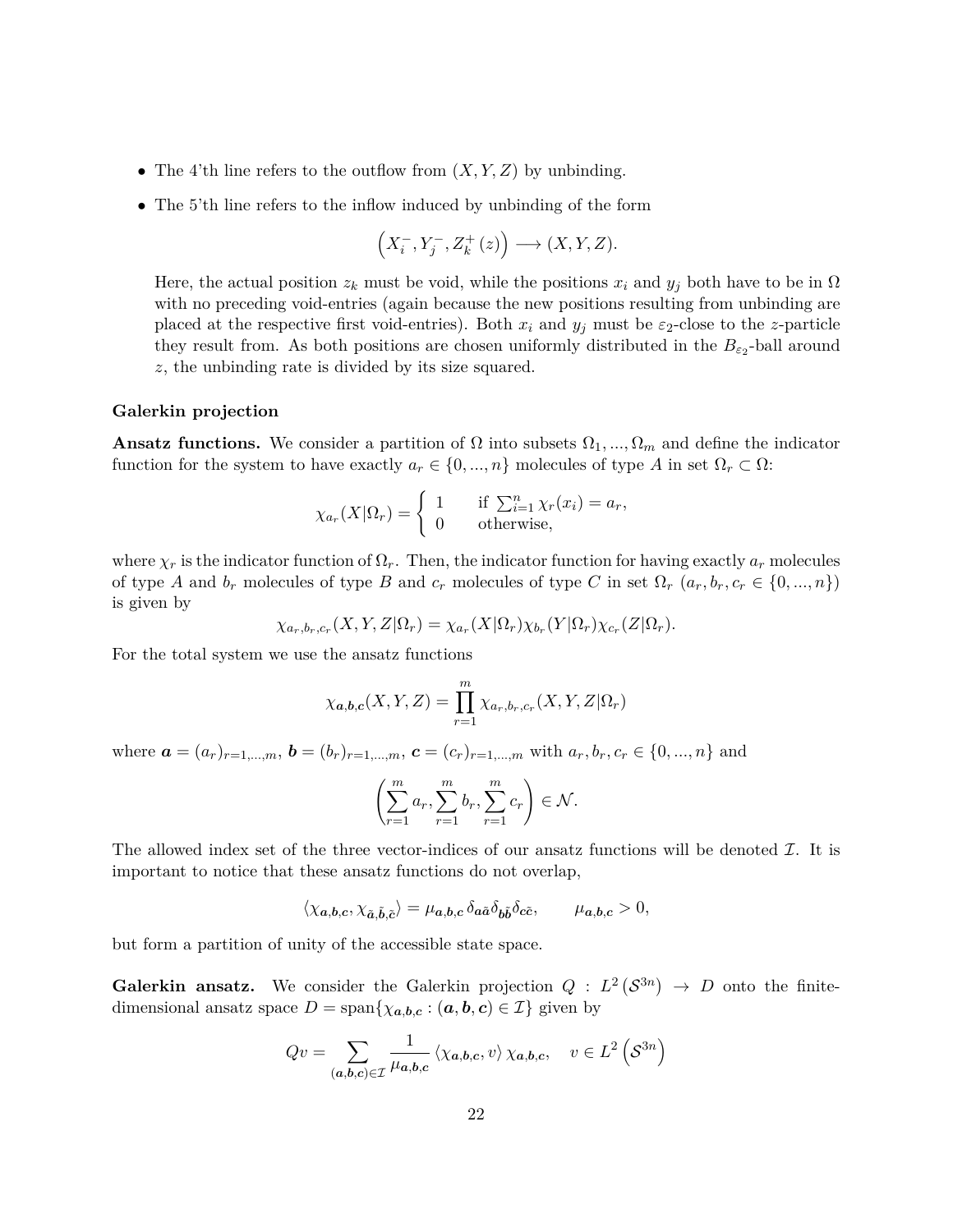with

$$
\mu_{\bm{a},\bm{b},\bm{c}}=\langle \bm{1}, \chi_{\bm{a},\bm{b},\bm{c}} \rangle
$$

and

$$
\langle u, v \rangle = \int_{\mathcal{S}} \dots \int_{\mathcal{S}} u(X, Y, Z) v(X, Y, Z) dx_1 \dots dx_n dy_1 \dots dy_n dz_1 \dots dz_n.
$$

The ansatz for  $p(X, Y, Z, t)$  now is

$$
(Qp)(X,Y,Z,t) = \sum_{(a,b,c)\in\mathcal{I}} p_{a,b,c}(t) \chi_{a,b,c}(X,Y,Z),
$$

with

$$
p_{a,b,c}(t) = \frac{1}{\mu_{a,b,c}} \langle \chi_{a,b,c}, p(\cdot, t) \rangle.
$$

Inserting into (12) gives

$$
\sum_{(\mathbf{a},\mathbf{b},\mathbf{c})\in\mathcal{I}} \partial_t p_{\mathbf{a},\mathbf{b},\mathbf{c}}(t) \chi_{\mathbf{a},\mathbf{b},\mathbf{c}}(X,Y,Z)
$$
\n
$$
= \sum_{(\mathbf{a},\mathbf{b},\mathbf{c})\in\mathcal{I}} p_{\mathbf{a},\mathbf{b},\mathbf{c}}(t) (L_A + L_B + L_C) \chi_{\mathbf{a},\mathbf{b},\mathbf{c}}(X,Y,Z)
$$
\n
$$
- \gamma_{\text{micro}}^1 \sum_{(\mathbf{a},\mathbf{b},\mathbf{c})\in\mathcal{I}} p_{\mathbf{a},\mathbf{b},\mathbf{c}}(t) \sum_{i,j=1}^n \chi_{\Omega}(x_i) \chi_{\Omega}(y_j) \phi_{\varepsilon_1}(x_i, y_j) \chi_{\mathbf{a},\mathbf{b},\mathbf{c}}(X,Y,Z)
$$
\n
$$
+ \gamma_{\text{micro}}^1 \sum_{(\mathbf{a},\mathbf{b},\mathbf{c})\in\mathcal{I}} p_{\mathbf{a},\mathbf{b},\mathbf{c}}(t) \sum_{i,j,k=1}^n \prod_{l=1}^k \chi_{\Omega}(z_l) \chi_V(x_i) \chi_V(y_j) \int_{\Omega} \phi_{\varepsilon_1}(z_k, y) \chi_{\mathbf{a},\mathbf{b},\mathbf{c}}(X_i^+(z_k), Y_j^+(y), Z_k^-) dy
$$
\n
$$
- \gamma_{\text{micro}}^2 \sum_{(\mathbf{a},\mathbf{b},\mathbf{c})\in\mathcal{I}} p_{\mathbf{a},\mathbf{b},\mathbf{c}}(t) \sum_{k=1}^n \chi_{\Omega}(z_k) \chi_{\mathbf{a},\mathbf{b},\mathbf{c}}(X,Y,Z)
$$
\n
$$
+ \frac{\gamma_{\text{micro}}^2}{|B_{\varepsilon_2}|^2} \sum_{(\mathbf{a},\mathbf{b},\mathbf{c})\in\mathcal{I}} p_{\mathbf{a},\mathbf{b},\mathbf{c}}(t) \sum_{i,j,k=1}^n \chi_{V}(z_k) \prod_{l=1}^i \chi_{\Omega}(x_l) \prod_{l=1}^j \chi_{\Omega}(y_l) \int_{\Omega
$$

Multiplication by  $\langle \chi_{\tilde{\mathbf{a}}, \tilde{\mathbf{b}}, \tilde{\mathbf{c}}}, \cdot \rangle$  gives

 $\mu_{\tilde{\bm{a}},\tilde{\bm{b}},\tilde{\bm{c}}} \cdot \partial_t p_{\tilde{\bm{a}},\tilde{\bm{b}},\tilde{\bm{c}}}(t)$ 

$$
= \sum_{(\mathbf{a},\mathbf{b},\mathbf{c})\in\mathcal{I}} \left\langle \chi_{\tilde{\mathbf{a}},\tilde{\mathbf{b}},\tilde{\mathbf{c}}},(L_{A}+L_{B}+L_{C})\chi_{\mathbf{a},\mathbf{b},\mathbf{c}}\right\rangle \cdot p_{\mathbf{a},\mathbf{b},\mathbf{c}}(t) \n-\gamma_{\text{micro}}^{\text{1}} \sum_{(\mathbf{a},\mathbf{b},\mathbf{c})\in\mathcal{I}} \left\langle \chi_{\tilde{\mathbf{a}},\tilde{\mathbf{b}},\tilde{\mathbf{c}}},\sum_{i,j=1}^{n} \chi_{\Omega}(x_{i})\chi_{\Omega}(y_{j})\phi_{\varepsilon_{1}}(x_{i},y_{j})\chi_{\mathbf{a},\mathbf{b},\mathbf{c}}\right\rangle \cdot p_{\mathbf{a},\mathbf{b},\mathbf{c}}(t) \n+ \gamma_{\text{micro}}^{\text{1}} \sum_{(\mathbf{a},\mathbf{b},\mathbf{c})\in\mathcal{I}} \left\langle \chi_{\tilde{\mathbf{a}},\tilde{\mathbf{b}},\tilde{\mathbf{c}}},\sum_{i,j,k=1}^{n} \prod_{l=1}^{k} \chi_{\Omega}(z_{l})\chi_{V}(x_{i})\chi_{V}(y_{j}) \int_{\Omega} \phi_{\varepsilon_{1}}(z_{k},y)\chi_{\mathbf{a},\mathbf{b},\mathbf{c}}\left(X_{i}^{+}(z_{k}),Y_{j}^{+}(y),Z_{k}^{-}\right) dy \right\rangle \cdot p_{\mathbf{a},\mathbf{b},\mathbf{c}}(t) \n- \gamma_{\text{micro}}^{\text{2}} \sum_{(\mathbf{a},\mathbf{b},\mathbf{c})\in\mathcal{I}} \left\langle \chi_{\tilde{\mathbf{a}},\tilde{\mathbf{b}},\tilde{\mathbf{c}}},\sum_{k=1}^{n} \chi_{\Omega}(z_{k})\chi_{\mathbf{a},\mathbf{b},\mathbf{c}}\right\rangle \cdot p_{\mathbf{a},\mathbf{b},\mathbf{c}}(t) \n+ \frac{\gamma_{\text{micro}}^2}{|B_{\varepsilon_{2}|}^2} \sum_{(\mathbf{a},\mathbf{b},\mathbf{c})\in\math
$$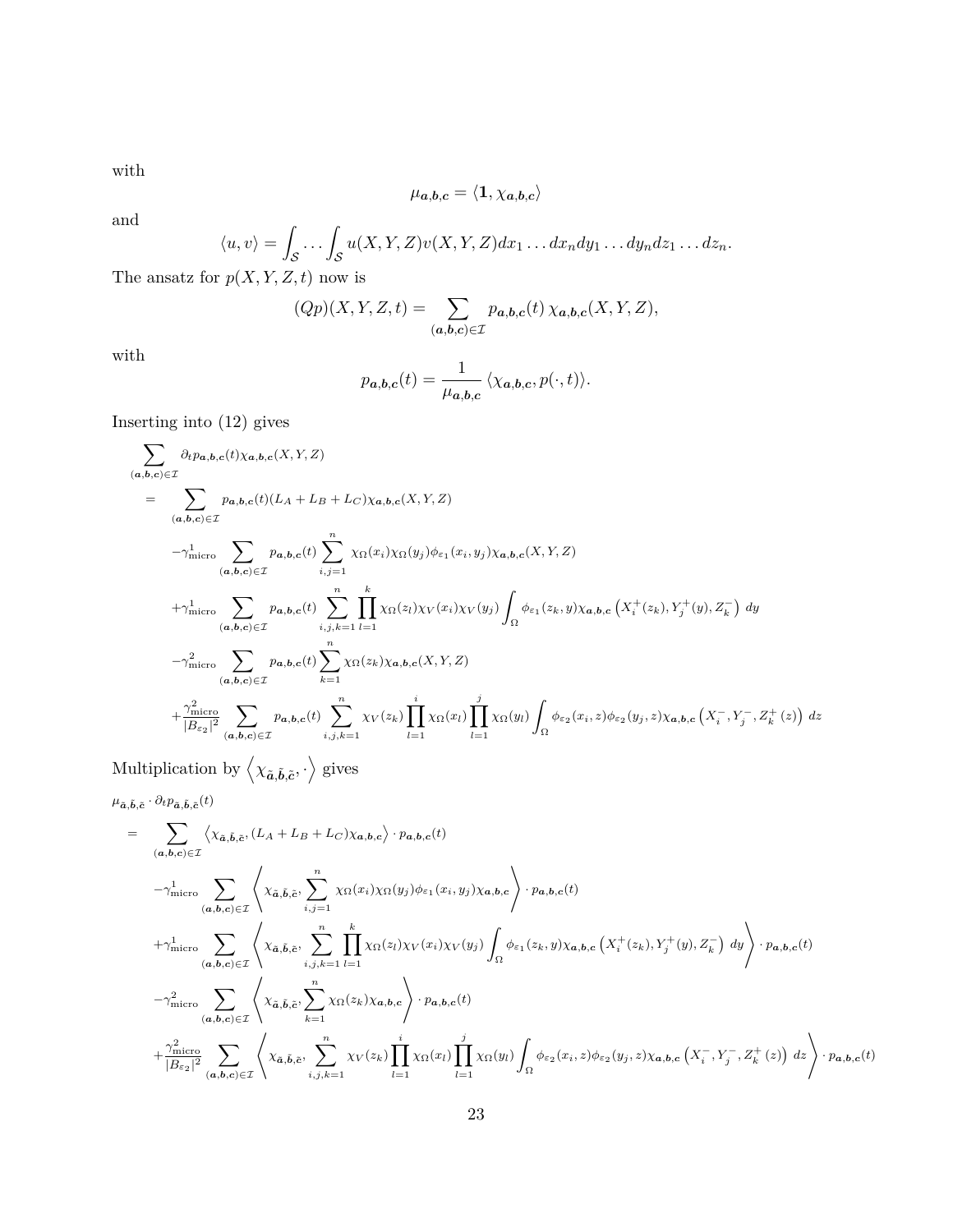Due to the scalar product structure, most of the summands vanish. For the remaining summands we choose the following notations:

$$
\alpha^1(a,b,c) := \gamma^1_{\text{micro}} \cdot \frac{1}{\mu_{a,b,c}} \int \sum_{i,j} \chi_{\Omega}(x_i) \chi_{\Omega}(y_j) \phi_{\varepsilon_1}(x_i, y_j) \chi_{a,b,c}(X, Y, Z) dX dY dZ
$$
  
\n
$$
\alpha^1_{rr'}(a,b,c) := \gamma^1_{\text{micro}} \cdot \frac{1}{\mu_{a,b,c}} \int \sum_{i,j,k=1}^n \prod_{l=1}^{k-1} \chi_{\Omega}(z_l) \chi_r(z_k) \chi_V(x_i) \chi_V(y_j) \int_{\Omega_{r'}} \phi_{\varepsilon_1}(z_k, y) \chi_{a,b,c} \left(X_i^+(z_k), Y_j^+(y), Z_k^-\right) dy dX dY dZ
$$
  
\n
$$
= \gamma^1_{\text{micro}} \cdot \frac{1}{\mu_{a,b,c}} \int \sum_{i,j,k=1}^n \prod_{l=1}^{k-1} \chi_{\Omega}(z_l) \chi_V(z_k) \chi_r(x_i) \chi_{r'}(y_j) \phi_{\varepsilon_1}(x_i, y_j) \chi_{a,b,c}(X, Y, Z) dX dY dZ
$$
  
\n
$$
= \gamma^1_{\text{micro}} \cdot \frac{1}{\mu_{a,b,c}} \int \sum_{i,j=1}^n \chi_r(x_i) \chi_{r'}(y_j) \phi_{\varepsilon_1}(x_i, y_j) \chi_{a,b,c}(X, Y, Z) dX dY dZ
$$

which implies

$$
\sum_{r,r'} \alpha^1_{rr'}(\bm{a},\bm{b},\bm{c}) = \alpha^1(\bm{a},\bm{b},\bm{c})
$$

for all  $a, b, c \in \mathcal{I}$ , and

$$
\alpha^{2}(\mathbf{a}, \mathbf{b}, \mathbf{c}) := \gamma_{\text{micro}}^{2} \cdot \frac{1}{\mu_{a,b,c}} \int \sum_{k} \chi_{\Omega}(z_{k}) \chi_{\mathbf{a},\mathbf{b},\mathbf{c}}(X,Y,Z) dX dY dZ
$$
\n
$$
\alpha_{rr'}^{2}(\mathbf{a}, \mathbf{b}, \mathbf{c}) := \frac{\gamma_{\text{micro}}^{2}}{|B_{\varepsilon_{2}}|^{2}} \cdot \frac{1}{\mu_{a,b,c}} \int \sum_{i,j,k=1}^{n} \chi_{V}(z_{k}) \prod_{l=1}^{i-1} \chi_{\Omega}(x_{l}) \chi_{r}(x_{i}) \prod_{l=1}^{j-1} \chi_{\Omega}(y_{l}) \chi_{r'}(y_{j})
$$
\n
$$
\cdot \int_{\Omega_{r}} \phi_{\varepsilon_{2}}(x_{i}, z) \phi_{\varepsilon_{2}}(y_{j}, z) \chi_{\mathbf{a},\mathbf{b},\mathbf{c}}(X_{i}^{-}, Y_{j}^{-}, Z_{k}^{+}(z)) dz dX dY dZ
$$
\n
$$
= \frac{\gamma_{\text{micro}}^{2}}{|B_{\varepsilon_{2}}|^{2}} \cdot \frac{1}{\mu_{a,b,c}} \int \sum_{i,j,k=1}^{n} \chi_{r}(z_{k}) \prod_{l=1}^{i-1} \chi_{\Omega}(x_{l}) \chi_{r}(x_{i}) \prod_{l=1}^{j-1} \chi_{\Omega}(y_{l}) \chi_{r'}(y_{j})
$$
\n
$$
\cdot \phi_{\varepsilon_{2}}(x_{i}, z_{k}) \phi_{\varepsilon_{2}}(y_{j}, z_{k}) \chi_{\mathbf{a},\mathbf{b},\mathbf{c}}(X_{i}^{-}, Y_{j}^{-}, Z) dX dY dZ
$$
\n
$$
= \frac{\gamma_{\text{micro}}^{2}}{|B_{\varepsilon_{2}}|^{2}} \cdot \frac{1}{\mu_{a,b,c}} \int \sum_{i,j,k=1}^{n} \chi_{r}(z_{k}) \prod_{l=1}^{i-1} \chi_{\Omega}(x_{l}) \chi_{V}(x_{i}) \prod_{l=1}^{j-1} \chi_{\Omega}(y_{l}) \chi_{V}(y_{j})
$$
\n
$$
\cdot \int_{\Omega_{r}} \int_{\Omega_{r'}} \phi_{
$$

where

$$
|B_{\varepsilon_2}^r(z)| := \int_{\Omega_r} \phi_{\varepsilon_2}(x, z) \, dx
$$

such that  $\sum_{r=1}^{m} |B_{\varepsilon_2}^r(z)| = |B_{\varepsilon_2}|$  for all  $z \in \Omega$  and therefore

$$
\sum_{r,r'} \alpha_{rr'}^2(\bm{a},\bm{b},\bm{c}) = \alpha^2(\bm{a},\bm{b},\bm{c})
$$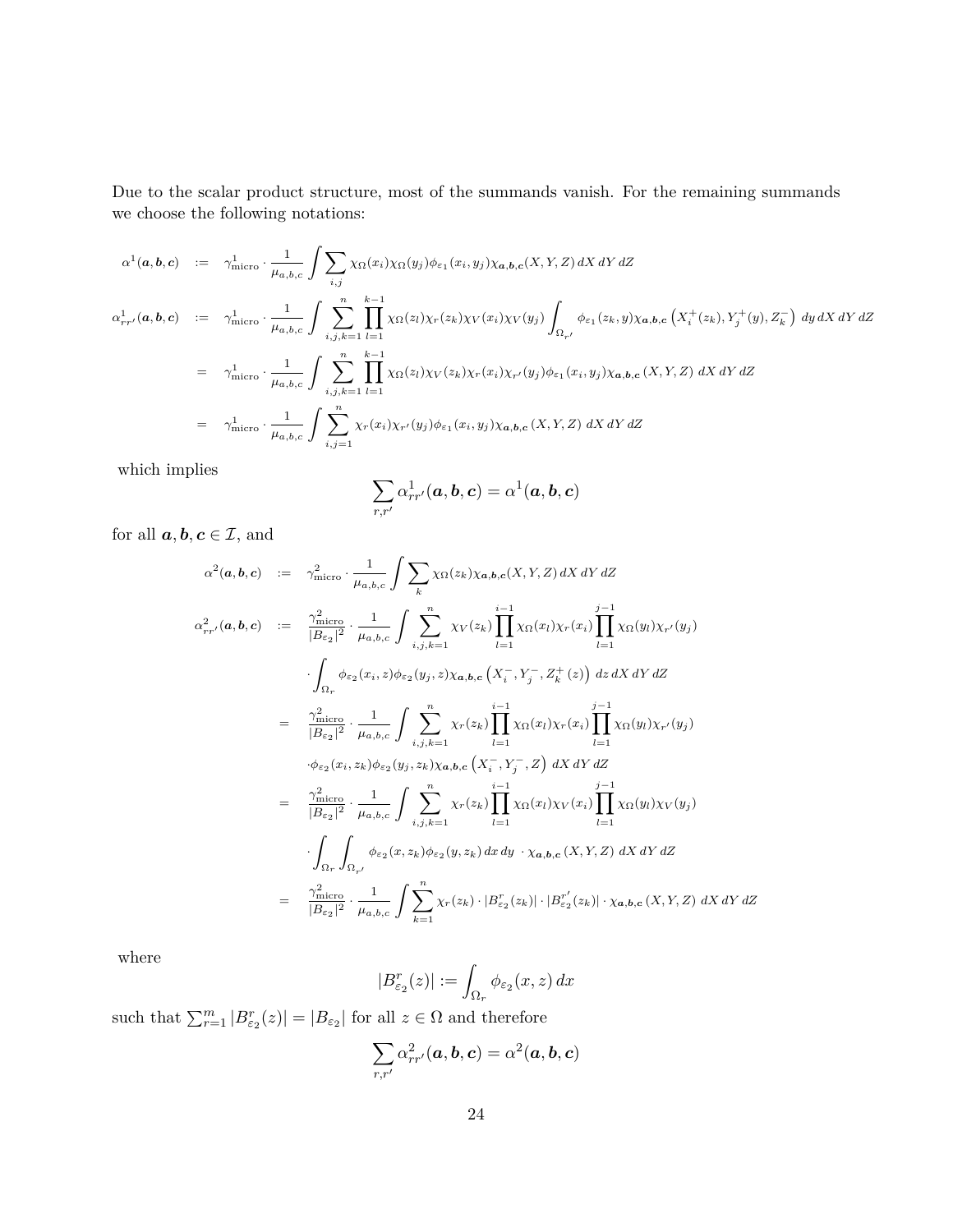for all  $a, b, c \in \mathcal{I}$ .

For the diffusion part we have

$$
\langle \chi_{\tilde{a},\tilde{b},\tilde{c}},(L_A+L_B+L_C)\chi_{a,b,c} \rangle = \langle \chi_{\tilde{a},\tilde{b},\tilde{c}},L_A\chi_{a,b,c} \rangle + \langle \chi_{\tilde{a},\tilde{b},\tilde{c}},L_B\chi_{a,b,c} \rangle + \langle \chi_{\tilde{a},\tilde{b},\tilde{c}},L_C\chi_{a,b,c} \rangle
$$

and

$$
\left\langle \chi_{\tilde{\boldsymbol{a}},\tilde{\boldsymbol{b}},\tilde{\boldsymbol{c}}},L_A\chi_{\boldsymbol{a},\boldsymbol{b},\boldsymbol{c}} \right\rangle = \left\langle \chi_{\tilde{\boldsymbol{a}},\tilde{\boldsymbol{b}},\tilde{\boldsymbol{c}}},\sum_{i=1}^n \chi_{\Omega}(x_i)L_{x_i}\chi_{\boldsymbol{a},\boldsymbol{b},\boldsymbol{c}} \right\rangle.
$$
 (13)

In each of these summands, the generator only acts on the coordinates  $X_i$  of one individual particle of species A which means that the related scalar product can be nonzero only for those  $a, b, c$  with  $a = \tilde{a} + 1_{r'} - 1_r$  for some  $r, r' \in \{1, ..., m\}$ , while  $\tilde{b} = b$  and  $\tilde{c} = c$ . (In an equivalent notation, this statement holds for species *B* and *C*.)

We assume that all particles of one species follow the same diffusion dynamics (i.e.  $L_{x_i} = L_1$ for all *i*; equivalently for  $y_i, z_i$ ). Then, for  $r, r' = 1, ..., m$  and  $l = 1, 2, 3$  we define the jump rate from  $\Omega_{r'}$  to  $\Omega_r$  by

$$
\lambda_{r'r}^l:=\frac{1}{\mu_{r'}}\left\langle \chi_r, L_l\chi_{r'}\right\rangle
$$

which - by the properties of the propagator  $L_l$  - fulfills  $\lambda_{r'r}^l \geq 0$  for  $r' \neq r$  and  $\lambda_{rr}^l = -\sum_{r' \neq r} \lambda_{rr'}^l$ for all *r*.

Fixing one  $x_i$  (for simplicity  $i = 1$ ) we have

$$
\langle \chi_{\tilde{a},\tilde{b},\tilde{c}}, \chi_{\Omega}(x_{1})L_{x_{1}}\chi_{\tilde{a},\tilde{b},c} \rangle
$$
\n
$$
= \sum_{r} \langle \chi_{\tilde{a},\tilde{b},\tilde{c}}, \chi_{r}(x_{1})L_{x_{1}}\chi_{\tilde{a},\tilde{b},c} \rangle
$$
\n
$$
= \sum_{r} \int \chi_{\tilde{a},\tilde{b},\tilde{c}}(X,Y,Z)\chi_{r}(x_{1})(L_{x_{1}}\chi_{\tilde{a},b,c})(X,Y,Z) dX dY dZ
$$
\n
$$
= \sum_{r:\tilde{a}_{r}>0} \int \chi_{r}(x_{1})(L_{x_{1}}\chi_{r'})(x_{1})\chi_{\tilde{a}-1_{r}}(x_{2},...,x_{n})\chi_{a-1_{r'}}(x_{2},...,x_{n})\chi_{\tilde{b}}(Y)\chi_{b}(Y)\chi_{\tilde{c}}(Z)\chi_{c}(Z) dX dY dZ
$$
\n
$$
= \sum_{r':\tilde{a}_{r}>0} \mu_{r'}\lambda_{r'r}^{1} \cdot \delta_{a-1_{r'},\tilde{a}-1_{r}} \int \chi_{\tilde{a}-1_{r}}(x_{2},...,x_{n}) dx_{2}...dx_{n} \cdot \delta_{\tilde{b},b} \mu_{\tilde{b}} \cdot \delta_{\tilde{c},c} \mu_{\tilde{c}}
$$
\n
$$
= \sum_{\begin{subarray}{c} r':\tilde{a}_{r}>0\\ r':\tilde{a}_{r}>0 \end{subarray}} \delta_{a-1_{r'},\tilde{a}-1_{r}} \cdot \delta_{\tilde{b},b} \cdot \delta_{\tilde{c},c} \cdot \lambda_{r'r'}^{1} \mu_{\tilde{a}+1_{r'}-1_{r},\tilde{b},\tilde{c}};
$$
\n
$$
= \sum_{r':\tilde{a}_{r'}>0} \delta_{r':\tilde{a}_{r'}>0}
$$

In (13) we sum up over all  $i = 1, ..., n$ , which leads to a multiplication of  $\lambda_{r'r}^1$  by  $a_{r'} = (\tilde{a} + 1_{r'} - 1_r)_{r'}$ giving

$$
\left\langle \chi_{\tilde{a},\tilde{b},\tilde{c}}, L_A \chi_{\tilde{a}+1_{r^{\prime}}-1_{r},\tilde{b},\tilde{c}} \right\rangle = \sum_{r,r'} (\tilde{a}+1_{r'}-1_{r})_{r'} \cdot \lambda_{r'r}^{1} \cdot \mu_{\tilde{a}+1_{r'}-1_{r},\tilde{b},\tilde{c}} \n= \sum_{r} \left( \tilde{a}_{r} \cdot \lambda_{rr}^{1} \cdot \mu_{\tilde{a},\tilde{b},\tilde{c}} + \sum_{r'\neq r} (\tilde{a}_{r'}+1) \cdot \lambda_{r'r}^{1} \cdot \mu_{\tilde{a}+1_{r'}-1_{r},\tilde{b},\tilde{c}} \right)
$$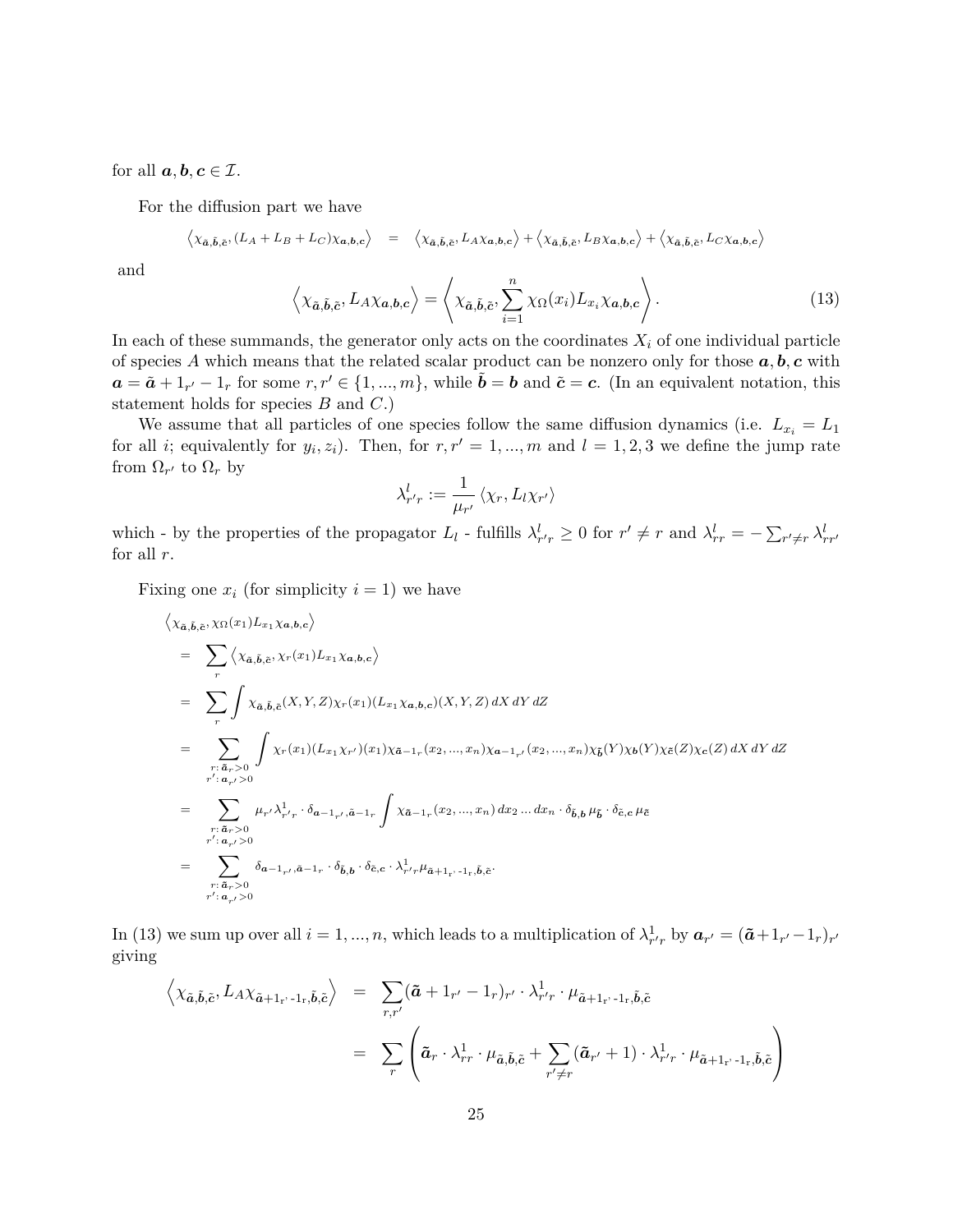We finally get

$$
\mu_{\tilde{a},\tilde{b},\tilde{c}} \cdot \partial_{t} p_{\tilde{a},\tilde{b},\tilde{c}}(t) \n= \sum_{r} \sum_{r'\neq r} \left( \lambda_{r'r}^{1}(\tilde{a}_{r'}+1)\mu_{\tilde{a}+1_{r'}-1_{r},\tilde{b},\tilde{c}}p_{\tilde{a}+1_{r'}-1_{r},\tilde{b},\tilde{c}} - \lambda_{rr'}^{1} \tilde{a}_{r} \mu_{\tilde{a},\tilde{b},\tilde{c}} p_{\tilde{a},\tilde{b},\tilde{c}} \right) \n+ \sum_{r} \sum_{r'\neq r} \left( \lambda_{r'r}^{2}(\tilde{b}_{r'}+1)\mu_{\tilde{a},\tilde{b}+1_{r'}-1_{r},\tilde{c}}p_{\tilde{a},\tilde{b}+1_{r'}-1_{r},\tilde{c}} - \lambda_{rr'}^{2} \tilde{b}_{r} \mu_{\tilde{a},\tilde{b},\tilde{c}} p_{\tilde{a},\tilde{b},\tilde{c}} \right) \n+ \sum_{r} \sum_{r'\neq r} \left( \lambda_{r'r}^{3}(\tilde{c}_{r'}+1)\mu_{\tilde{a},\tilde{b},\tilde{c}+1_{r'}-1_{r}}p_{\tilde{a},\tilde{b},\tilde{c}+1_{r'}-1_{r}} - \lambda_{rr'}^{3} \tilde{c}_{r} \mu_{\tilde{a},\tilde{b},\tilde{c}} p_{\tilde{a},\tilde{b},\tilde{c}} \right) \n- \alpha^{1}(\tilde{a},\tilde{b},\tilde{c}) \cdot \mu_{\tilde{a},\tilde{b},\tilde{c}} \cdot p_{\tilde{a},\tilde{b},\tilde{c}}(t) \n+ \sum_{r,r'\colon \tilde{c}_r>0} \alpha_{rr'}^{1}(\tilde{a}+1_{r},\tilde{b}+1_{r'},\tilde{c}-1_{r}) \cdot \mu_{\tilde{a}+1_{r},\tilde{b}+1_{r'},\tilde{c}-1_{r}} \cdot p_{\tilde{a}+1_{r},\tilde{b}+1_{r'},\tilde{c}-1_{r}}(t) \n- \
$$

Setting  $\alpha_{rr'}^1 = 0$ ,  $\alpha_{rr'}^2 = 0$  for  $r \neq r'$ , this is the ST-CME given in (1), where *n* is given by  $(\tilde{a}, \tilde{b}, \tilde{c})$  with  $n_r^1 = \tilde{a}_r$ ,  $n_r^2 = \tilde{b}_r$ ,  $n_r^3 = \tilde{c}_r$  and

$$
P(\mathbf{n},t) = \mu_{\tilde{\mathbf{a}},\tilde{\mathbf{b}},\tilde{\mathbf{c}}}\cdot p_{\tilde{\mathbf{a}},\tilde{\mathbf{b}},\tilde{\mathbf{c}}}(t)
$$

for  $n = (\tilde{a}, \tilde{b}, \tilde{c})$ .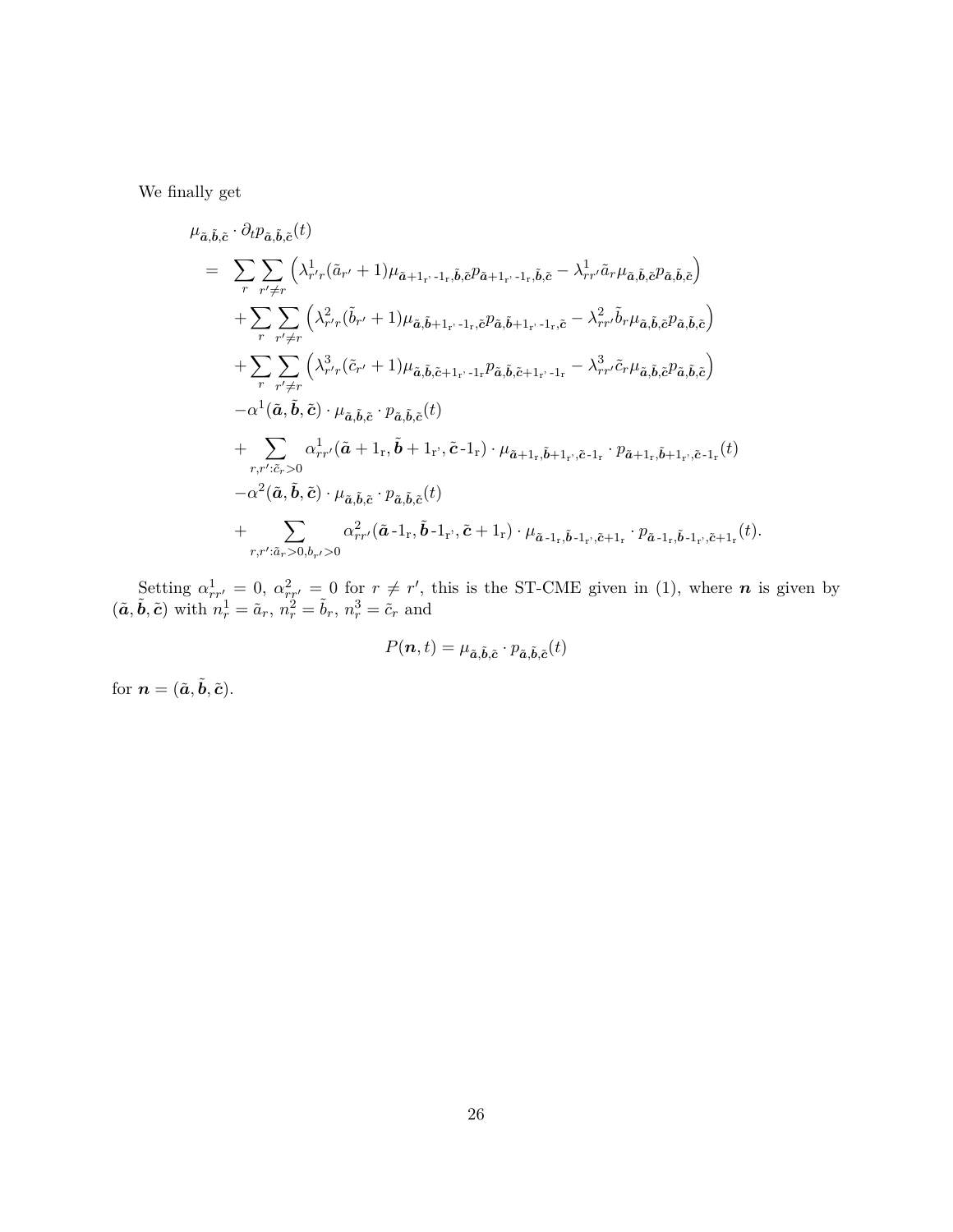# **References**

- [1] D. F. Anderson and T. G. Kurtz. Continuous time markov chain models for chemical reaction networks. In *Design and analysis of biomolecular circuits*, pages 3–42. Springer, 2011.
- [2] S. Andrews and D. Bray. Stochastic simulation of chemical reactions with spatial resolution and single molecule detail. *Physical Biology*, 1(3):137, 2004.
- [3] G. R. Bowman, X. Huang, and V. S. Pande. Using generalized ensemble simulations and markov state models to identify conformational states. *Methods*, 49(2):197–201, 2009.
- [4] G. R. Bowman, V. S. Pande, and F. Noé. *An introduction to Markov state models and their application to long timescale molecular simulation*. Advances in Experimental Medicine and Biology. Springer, 2014.
- [5] J. D. Chodera, K. A. Dill, N. Singhal, V. S. Pande, W. C. Swope, and J. W. Pitera. Automatic discovery of metastable states for the construction of Markov models of macromolecular conformational dynamics. *J. Chem. Phys.*, 126:155101, 2007.
- [6] J. D. Chodera, P. J. Elms, W. C. Swope, J.-H. Prinz, S. Marqusee, C. Bustamante, F. Noé, and V. S. Pande. A robust approach to estimating rates from time-correlation functions. *arXiv: 1108.2304*, August 2011.
- [7] M. Doi. Stochastic theory of diffusion-controlled reaction. *Journal of Physics A: Mathematical and General*, 9(9):1479, 1976.
- [8] S. Engblom, L. Ferm, A. Hellander, and P. Lötstedt. Simulation of stochastic reaction-diffusion processes on unstructured meshes. *SIAM Journal on Scientific Computing*, 31(3):1774–1797, 2009.
- [9] R. Erban, J. Chapman, and P. Maini. A practical guide to stochastic simulations of reactiondiffusion processes. *arXiv preprint arXiv:0704.1908*, 2007.
- [10] R. Erban and S. J. Chapman. Stochastic modelling of reaction-diffusion processes: algorithms for bimolecular reactions. *Physical Biology*, 6(4):046001, 2009.
- [11] C. W. Gardiner, K. J. McNeil, D. F. Walls, and I. S. Matheson. Correlations in stochastic theories of chemical reactions. *Journal of Statistical Physics*, 14(4):307–331, 1976.
- [12] D. T. Gillespie. A general method for numerically simulating the stochastic time evolution of coupled chemical reactions. *Journal of computational physics*, 22(4):403–434, 1976.
- [13] D. T. Gillespie. Exact stochastic simulation of coupled chemical reactions. *The Journal of Physical Chemistry*, 81(25):2340–2361, 1977.
- [14] D. T. Gillespie. Approximate accelerated stochastic simulation of chemically reacting systems. *The Journal of Chemical Physics*, 115(4):1716–1733, 2001.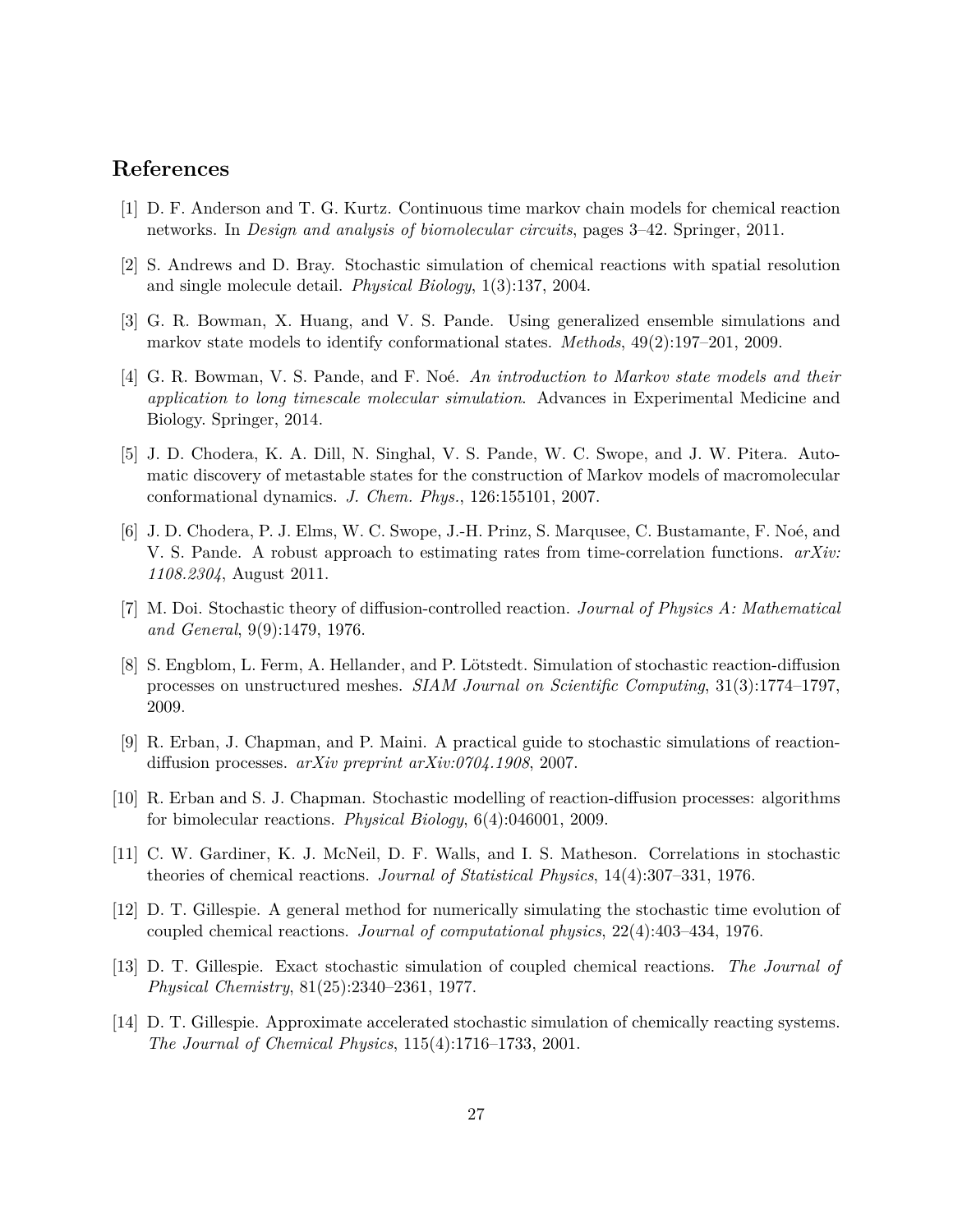- [15] D. T. Gillespie. Stochastic simulation of chemical kinetics. *Annu. Rev. Phys. Chem.*, 58:35–55, 2007.
- [16] S. Hellander, A. Hellander, and L. Petzold. Reaction-diffusion master equation in the microscopic limit. *Physical Review E*, 85(4):042901, 2012.
- [17] S. Hellander, A. Hellander, and L. Petzold. Reaction rates for mesoscopic reaction-diffusion kinetics. *Physical Review E*, 91(2):023312, 2015.
- [18] S. A. Isaacson. The reaction-diffusion master equation as an asymptotic approximation of diffusion to a small target. *SIAM Journal on Applied Mathematics*, 70(1):77–111, 2009.
- [19] S. A. Isaacson. A convergent reaction-diffusion master equation. *The Journal of Chemical Physics*, 139(5):054101, 2013.
- [20] S. A. Isaacson and C. S. Peskin. Incorporating diffusion in complex geometries into stochastic chemical kinetics simulations. *SIAM Journal on Scientific Computing*, 28(1):47–74, 2006.
- [21] T. G. Kurtz. The relationship between stochastic and deterministic models for chemical reactions. *The Journal of Chemical Physics*, 57(7):2976–2978, 1972.
- [22] S. Menz, J. Latorre, C. Schütte, and W. Huisinga. Hybrid stochastic-deterministic solution of the chemical master equation. *SIAM Interdisciplinary Journal Multiscale Modeling and Simulation (MMS)*, 10(4):1232 – 1262, 2012.
- [23] J.-H. Prinz, H. Wu, M. Sarich, B. Keller, M. Fischbach, M. Held, C. Schütte, J. D. Chodera, and F. Noé. Markov models of molecular kinetics: Generation and validation. *J. Chem. Phys.*, 134(17), 2011.
- [24] M. Sarich, R. Banisch, C. Hartmann, and C. Schütte. Markov state models for rare events in molecular dynamics. *Entropy*, 16(1):258, 2013.
- [25] M. Sarich, F. Noé, and C. Schütte. On the approximation quality of Markov state models. *Multiscale Model. Simul.*, 8 (4):1154–1177, 2010.
- [26] J. Schöneberg and F. Noé. Readdy a software for particle-based reaction-diffusion dynamics in crowded cellular environments. *PLoS ONE*, 8(9), 2013.
- [27] J. Schöneberg, A. Ullrich, and F. Noé. Simulation tools for particle-based reaction-diffusion dynamics in continuous space. *BMC biophysics*, 7(1):1, 2014.
- [28] C. Schütte, A. Fischer, W. Huisinga, and P. Deufthard. A direct approach to conformational dynamics based on hybrid Monte Carlo. *J. Comput. Phys.*, 151:146–168, 1999.
- [29] C. Schütte, F. Noé, J. Lu, M. Sarich, and E. Vanden-Eijnden. Markov state models based on milestoning. *J. Chem. Phys.*, 134 (20):204105, 2011.
- [30] C. Schütte and M. Sarich. *Metastability and Markov state models in molecular dynamics: modeling, analysis, algorithmic approaches*, volume 24. American Mathematical Soc., 2013.